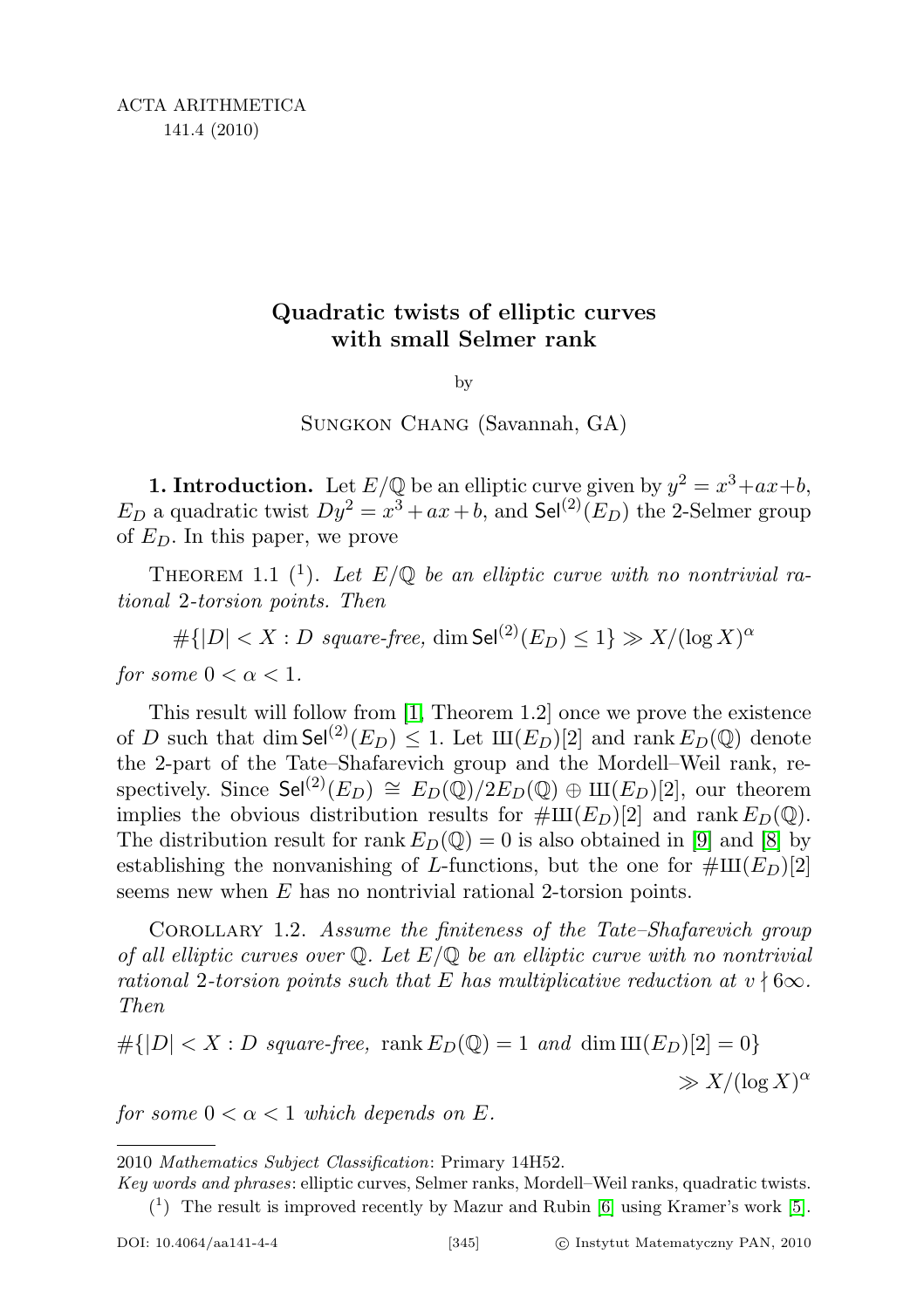If we assume the finiteness of the Tate–Shafarevich group, the parity conjecture for elliptic curves over Q can be proved using the 2-parity conjecture which was proved in [\[7\]](#page-22-4), and our corollary follows from this result and the assumption. The proof is given at the end of Section [4.](#page-13-0)

Our original goal was to (unconditionally) prove the existence of D with  $\dim$  Sel<sup>(2)</sup>( $E_D$ ) = 0, but we were not able to push our method to obtain such a result. In fact, the finiteness of the Tate–Shafarevich group and the nondegeneracy of the Cassels–Tate pairing imply that our method of twisting by large primes will fail to produce a D such that dim  $\mathsf{Sel}^{(2)}(E) = a$ and dim  $\text{Sel}^{(2)}(E_D) = b$  where  $a + b = 1$ . Our current goal is to remove the finiteness hypothesis in the corollary.

In [\[2\]](#page-21-1), for  $E: y^2 = x^3 - x$  and a positive integer n, Heath-Brown computes the proportion of D up to X as  $X \to \infty$ , for which dim Sel<sup>(2)</sup>(E<sub>D</sub>) = n, and in [\[11\]](#page-22-5), Sir Peter Swinnerton-Dyer obtains a similar result for far more general elliptic curves with full 2-torsion points as the number of prime factors of D approaches infinity. In [\[13\]](#page-22-6), using the 2-Selmer groups of quadratic twists of  $E$  where  $E$  is any elliptic curve with full rational 2-torsion points, Yu proves conditional and unconditional results on the existence of a positive proportion of D up to X with rank  $E_D(\mathbb{Q}) = a$  where  $a \leq 1$ , and in [\[12\]](#page-22-7), using a result of [\[13\]](#page-22-6), Xing and Zaharescu compute the average size of # III $(\widehat{E}_D)[\hat{\phi}]$  where  $\widehat{E}_D$  is the dual 2-isogeny of E considered in [\[13\]](#page-22-6). Via the modularity of elliptic curves over Q and Kolyvagin's result, James and Ono in [\[4\]](#page-21-2) obtain results about the distribution of  $D$  with the trivial p-Selmer group of  $E_D$  where  $p \geq 3$  and E is a fairly general elliptic curve. Our method is rather direct and similar to [\[11\]](#page-22-5). Using Schaefer's framework [\[10\]](#page-22-8), we naturally identify each  $\mathsf{Sel}^{(2)}(E_D)$  with a subgroup of  $L^*/(L^*)^2$  where L is an  $\acute{e}$ tale algebra over  $\mathbb Q$  that does not depend on D, and we do a rather explicit computation in this fixed space  $L^*/(L^*)^2$ .

In Section [2,](#page-1-0) we briefly summarize Schaefer's description of a Selmer group, and sketch the proof of our result. Section [3](#page-5-0) consists of rather technical lemmas which will be used to choose a prime number with properties required in the proof of our theorem. The phenomena of the quadratic reciprocity law and the Chebotarev density theorem are the main tools for the proof of the lemmas in that section. In Section [4,](#page-13-0) we prove our theorem and corollary.

<span id="page-1-0"></span>**2. Computing the 2-Selmer group.** Recall that  $E/\mathbb{Q}$  is given by  $y^2 = x^3 + ax + b$ , and does not have nontrivial rational 2-torsion points. Let  $z_1, z_2$ , and  $z_3$  be the x-coordinates of the 2-torsion points in  $\overline{\mathbb{Q}}$ , i.e., the roots of  $x^3 + ax + b$ . Let  $L = L_E$  be the field extension  $\mathbb{Q}(z_1)$ . For each place p, let us denote by  $n_p$  the number of places of  $\mathscr{O}_L$  lying over p. Let  $S_E$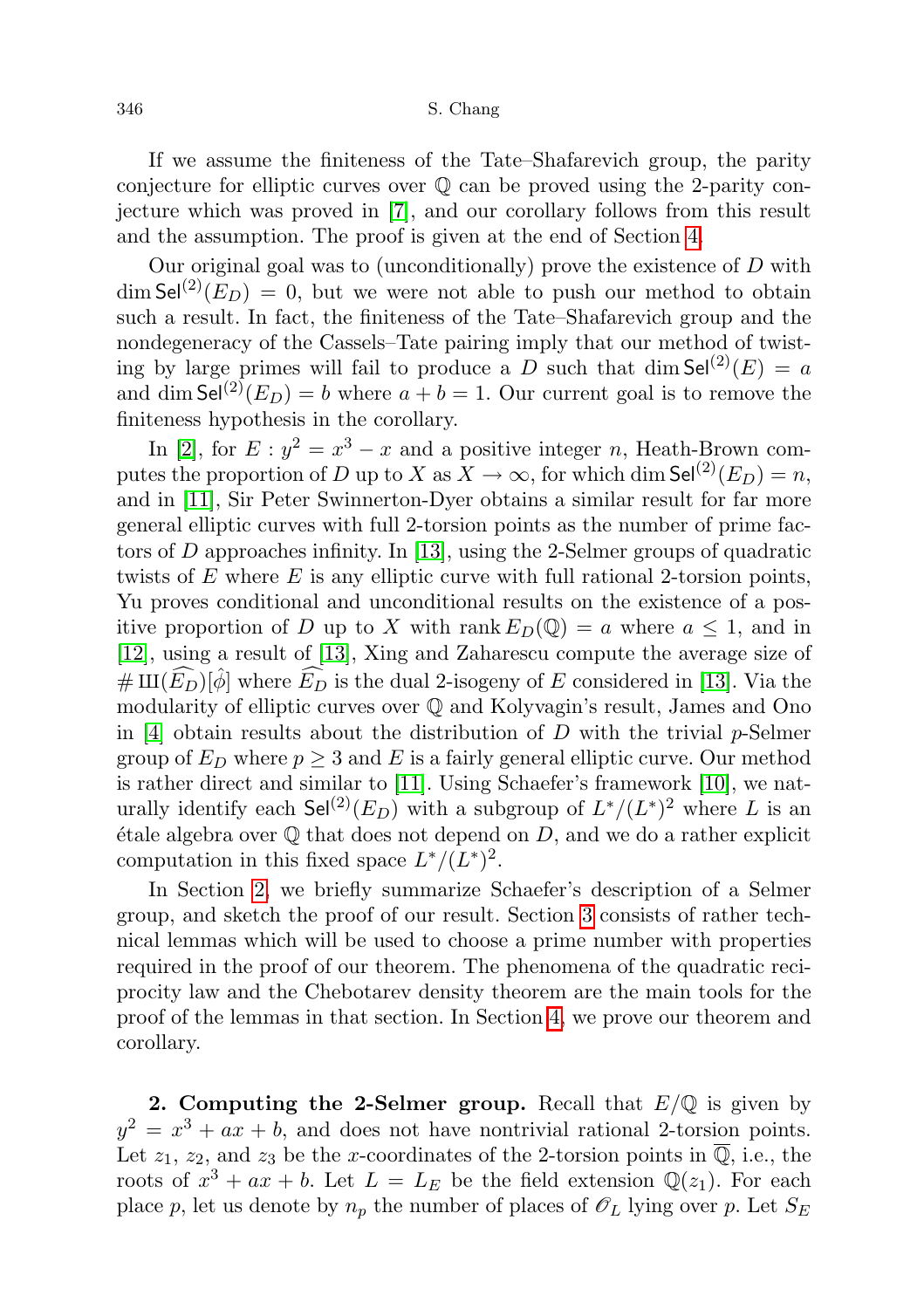be the set of places of  $\mathbb Q$  consisting of  $\infty$  and 2, and places of bad reduction of  $E/\mathbb{Q}$ . By [\[10,](#page-22-8) Proposition 3.4], we have the following isomorphism:

<span id="page-2-1"></span>(1) 
$$
\mathsf{H}^1(\mathbb{Q}, E[2])_{S_E} \cong \ker(\mathrm{N}_{L/\mathbb{Q}} : L(S_E, 2) \to \mathbb{Q}(S_E, 2)).
$$

We refer to [\[10\]](#page-22-8) for the definition of  $L(S_E, 2)$ . For each finite or infinite place p, let  $L_p := L \otimes \mathbb{Q}_p$ . Then, we also have an isomorphism for the completion  $\mathbb{Q}_p$ :

<span id="page-2-0"></span>(2) 
$$
\mathsf{H}^1(\mathbb{Q}_p, E[2]) \cong \ker(\mathrm{N}_{L_p/\mathbb{Q}_p} : L_p^*/(L_p^*)^2 \to \mathbb{Q}_p^*/(\mathbb{Q}_p^*)^2).
$$

These isomorphisms are defined with a choice of representatives of  $Gal(\overline{\mathbb{Q}}/\mathbb{Q})$ -orbits or  $Gal(\overline{\mathbb{Q}}_p/\mathbb{Q}_p)$ -orbits in  $E[2]$ . With certain choices of representatives, restriction maps  $res_p : H^1(\mathbb{Q}, E[2]) \to H^1(\mathbb{Q}_p, E[2])$  extend to the natural maps  $L^*/(L^*)^2 \to L_p^*/(L_p^*)^2$  which we also denote by res<sub>p</sub> (see [\[1,](#page-21-0) Proposition 2.4]). Since  $L_p \cong \prod_{\mathfrak{P}\mid p} L_{\mathfrak{P}}$ , later in our calculation, the map:  $L^*/(L^*)^2 \to L_p^*/(L_p^*)^2$  shall be interpreted as

<span id="page-2-3"></span>(3) 
$$
[\alpha] \mapsto ([\alpha] : \mathfrak{P} | p).
$$

The 2-Selmer group can be described as follows:

<span id="page-2-4"></span>(4) 
$$
\operatorname{Sel}^{(2)}(E) \cong \{ \alpha \in L(S_E, 2) : \mathrm{N}_{L/\mathbb{Q}}(\alpha) = 1, \operatorname{res}_p(\alpha) \in \operatorname{Im} \delta_p \text{ for all } p \in S_E \}
$$

where  $\delta_p$  is the coboundary map  $E(\mathbb{Q}_p)/2E(\mathbb{Q}_p) \to L_p^*/(L_p^*)^2$  induced by the map  $H^1(\mathbb{Q}_p, E[2]) \to L_p^*/(L_p^*)^2$  in [\(2\)](#page-2-0).

Let us identify the cohomology group  $H^1(\mathbb{Q}, E[2])_{S_E}$  with the kernel in [\(1\)](#page-2-1). Let  $q_0 = \infty$ , and  $q_1 = 2$ , and write  $S_E := \{q_0, q_1, \ldots, q_n\}$ . Denote by  $W_{-1} = W_{-1}^E$  the subgroup  $\mathsf{H}^1(\mathbb{Q}, E[2])_{S_E}$  of  $L(S_E, 2)$ . For each  $k = 0, \ldots, n$ , let  $W_k$  be the subgroup of  $W_{k-1}$  consisting of  $\alpha$  such that  $res_{q_k}(\alpha) \in \text{Im } \delta_{q_k}$ . Then the 2-Selmer group is isomorphic to  $W_n$ . Throughout the paper, by "applying the local condition at  $q_k$ " we shall mean the process of obtaining  $W_{k-1}$  from  $W_k$ . Note that

<span id="page-2-5"></span>(5) 
$$
\dim W_n = \dim W_{-1} - \sum_{k=0}^n (\dim W_{k-1} - \dim W_k).
$$

Note also that  $res_{q_k}(W_{k-1})$  is a subgroup of  $\mathsf{H}^1(\mathbb{Q}_{q_k}, E[2])$ , and we can write  $res_{q_k}(W_{k-1}) = res_{q_k}(W_k) \oplus T$  for some subgroup T of  $res_{q_k}(W_{k-1})$ . Since T intersects  $\text{Im }\delta_{q_k}$  trivially, it follows that  $\dim T + \dim \text{Im }\delta_{q_k} \leq$ dim  $H^1(\mathbb{Q}_{q_k}, E[2])$ , and hence

<span id="page-2-2"></span>(6) dim  $T = \dim W_{k-1} - \dim W_k \leq \dim H^1(\mathbb{Q}_{q_k}, E[2]) - \dim \mathop{\mathrm{Im}} \delta_{q_k}.$ 

By [\[10,](#page-22-8) Corollary 3.6], we have the following possibilities for the upper bounds in [\(6\)](#page-2-2): for all odd prime numbers p, we have dim Im  $\delta_p = n_p - 1$ , and dim  $H^1(\mathbb{Q}_p, E[2]) = 2(n_p - 1)$ . When  $p = 2$ , we have dim Im  $\delta_2 = n_2$ , dim  $L_2^*/(L_2^*)^2 = 2n_2 + 3$ , and dim  $\mathbb{Q}_2^*/(\mathbb{Q}_2^*)^2 = 3$ . By [\(2\)](#page-2-0), examining each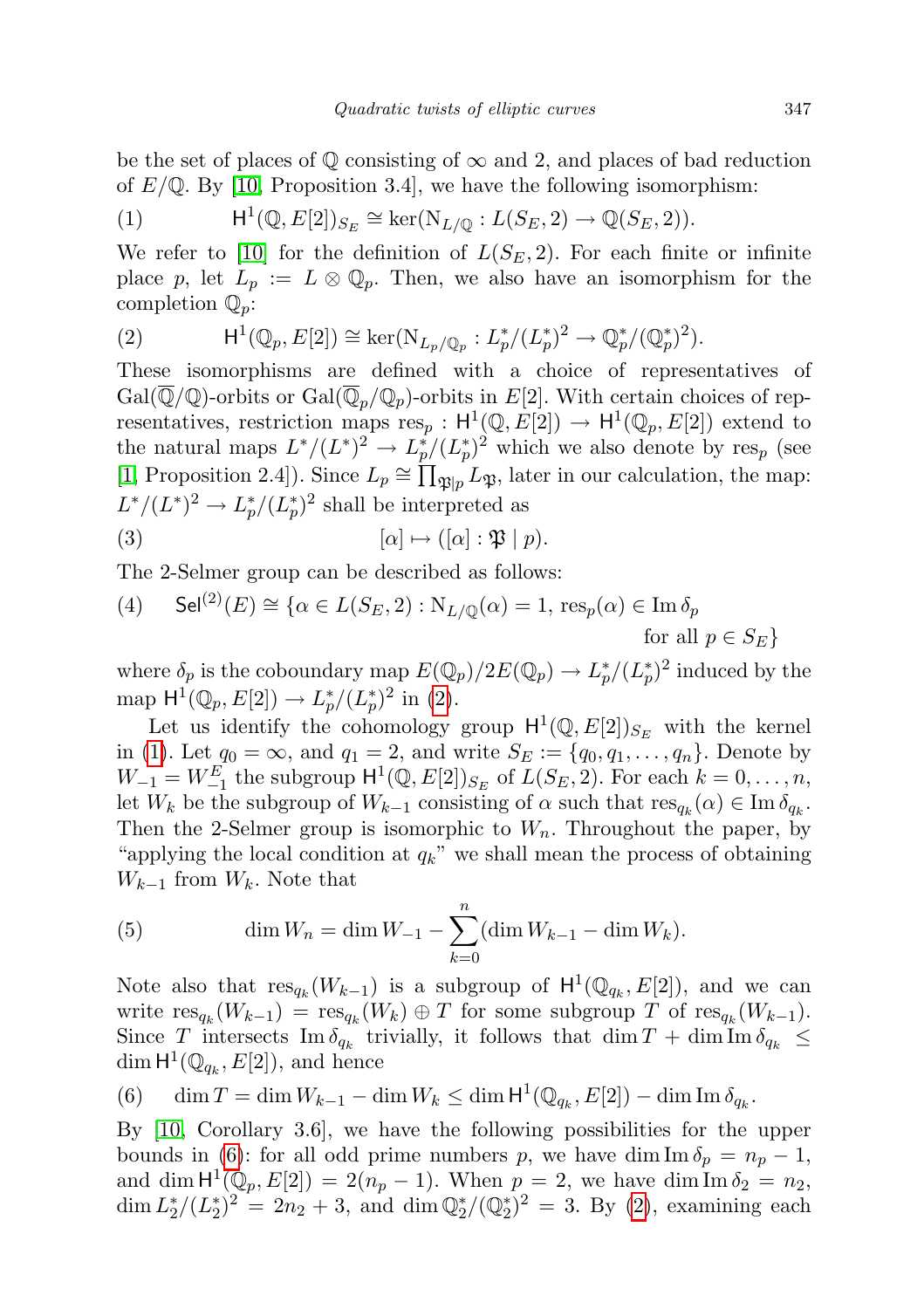case of  $n_2$ , we find that the description [\(2\)](#page-2-0) implies dim  $H^1(\mathbb{Q}_2, E[2]) = 2n_2$ . Throughout the paper, we let  $\varepsilon := 0$  if L has a complex embedding, and  $\varepsilon := 1$  if not. When  $p = \infty$ , we have dim  $\mathsf{H}^1(\mathbb{R}, E[2]) = 2\varepsilon$  and dim  $\delta_{\infty} = \varepsilon$ . Hence,

<span id="page-3-1"></span>(7) 
$$
\dim H^{1}(\mathbb{Q}_{p}, E[2]) - \dim \mathrm{Im} \, \delta_{p} = \begin{cases} n_{p} - 1, & p \text{ odd,} \\ n_{2}, & p = 2, \\ \varepsilon, & p = \infty. \end{cases}
$$

Let  $\text{Cl}_{S_E}(L)[2]$  denote the 2-part of the  $S_E$ -class group of L. Then, by the generalized Dirichlet unit theorem,

<span id="page-3-2"></span>(8) 
$$
\dim W_{-1} = \dim H^1(\mathbb{Q}, E[2])_{S_E}
$$

$$
= (1 + \varepsilon) + \left(\sum_{k=1}^n n_{q_k} - 1\right) + \dim \text{Cl}_{S_E}(L)[2].
$$

If the equality in [\(6\)](#page-2-2) holds for all  $k = 0, \ldots, n$ , then dim  $W_n = \dim \text{Cl}_{S_E}(L)[2]$ , and hence dim  $\mathsf{Sel}^{(2)}(E) = \dim \mathrm{Cl}_{S_E}(L)[2]$ . Our goal in this paper is to find a twist  $E_D$  such that  $\dim \text{Cl}_{S_{E_D}}(L)[2] = 0$  and  $\dim W_{k-1}^{E_D} - \dim W_k^{E_D}$  (for  $E_D$ ) is maximized for each  $k = 0, \ldots, n$ .

By [\[1,](#page-21-0) Proposition 3.1], dim  $H^1(\mathbb{Q}, E[2])_{S_E} = \dim H^1(\mathbb{Q}, E[2])_{S'_E}$  where  $S'_E := \{ p \in S_E : n_p > 1 \} \cup \{ 2, \infty \}.$  Moreover,  $H^1(\mathbb{Q}_p, E[2]) = 0$  if p is an odd prime number with  $n_p = 1$ . So, let us redefine  $S_E$  to be the set of places consisting of  $\infty$ , 2, and places p of bad reduction of E with  $n_p > 1$ .

Now we describe the image of the local coboundary map in  $L_p$ . First, we fix an embedding  $\overline{\mathbb{Q}} \to \overline{\mathbb{Q}}_p$ . Let p be a prime number, and suppose that  $[\mathbb{Q}_p(z_1) : \mathbb{Q}_p] \geq [\mathbb{Q}_p(z_i) : \mathbb{Q}_p]$  for  $i = 2, 3$ . Then

$$
L_p \cong \begin{cases} \mathbb{Q}_p \times \mathbb{Q}_p \times \mathbb{Q}_p, & n_p = 3, \\ \mathbb{Q}_p(z_1) \times \mathbb{Q}_p, & n_p = 2, \\ \mathbb{Q}_p(z_1), & n_p = 1. \end{cases}
$$

Hence, if  $p$  is an odd prime number, then

<span id="page-3-0"></span>(9) 
$$
\mathsf{H}^{1}(\mathbb{Q}_{p}, E[2]) \cong \begin{cases} \mathbb{Q}_{p}^{*}/(\mathbb{Q}_{p}^{*})^{2} \times \mathbb{Q}_{p}^{*}/(\mathbb{Q}_{p}^{*})^{2}, & n_{p} = 3, \\ \mathbb{Q}_{p}(z_{1})^{*}/(\mathbb{Q}_{p}(z_{1})^{*})^{2}, & n_{p} = 2, \\ 0, & n_{p} = 1. \end{cases}
$$

In practice, these products are interpreted as in [\(3\)](#page-2-3). If  $p = 2$  with  $n_p > 1$ , then the description of  $H^1(\mathbb{Q}_p, E[2])$  is the same as above. To give the description for the case  $p = 2$  with  $n_p = 1$ , let  $F := \mathbb{Q}_p(z_1)$ . Let  $U_F$  be the group of unit integers in F, and  $U_{\mathbb{Q}_p}$  be the group of unit integers in  $\mathbb{Q}_p$ . Then  $H^1(\mathbb{Q}_p, E[2])$  is isomorphic to the kernel of the norm from  $U_F^*/(U_F^*)^2$ to  $U^*_{\mathbb{Q}_p}/(U^*_{\mathbb{Q}_p})^2$ . Since this norm map is surjective, and dim  $U^*_F/(U^*_F)^2 = 4$ and  $\dim U^*_{\mathbb{Q}_p}/(U^*_{\mathbb{Q}_p})^2 = 2$ , we have  $\dim \mathsf{H}^1(\mathbb{Q}_p, E[2]) = 2$ .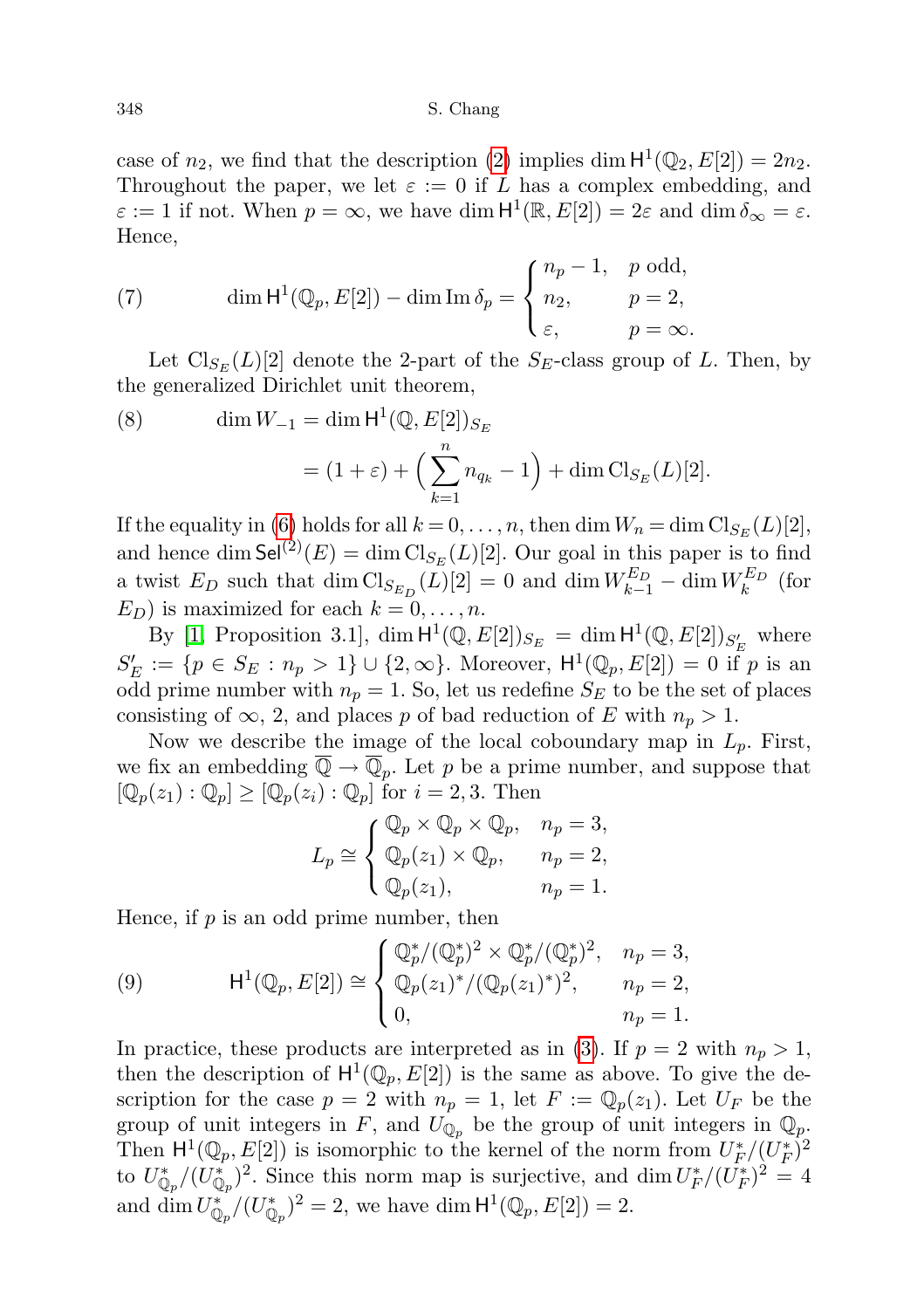If  $H^1(\mathbb{Q}_p, E[2])$  is identified as in [\(9\)](#page-3-0), then by [\[10,](#page-22-8) Theorem 2.3], for each prime number p, the local coboundary map  $E(\mathbb{Q}_p)/2E(\mathbb{Q}_p) \to \mathsf{H}^1(\mathbb{Q}_p, E[2])$ is given as follows:

$$
(x,y)\mapsto(x-z_i:i=1,\ldots,n_p-1)
$$

<span id="page-4-3"></span>provided that  $x \neq z_i$  for  $i = 1, \ldots, n_p - 1$ .

LEMMA 2.1. If  $n_p = 3$ , then under the local coboundary map at p,

$$
(z_1, 0) \mapsto ((z_1 - z_2)(z_1 - z_3), z_1 - z_2),
$$
  

$$
(z_2, 0) \mapsto (z_2 - z_1, (z_2 - z_1)(z_2 - z_3)).
$$

If  $n_p = 2$  and  $z_3 \in \mathbb{Q}_p$ , then  $(z_3, 0) \mapsto (z_3 - z_1)$ .

*Proof.* The proof is left to the reader.  $\blacksquare$ 

Let us conclude this section by sketching the proof of our main result. Recall that  $E[2](\mathbb{Q})$  is trivial. Then the cohomology groups  $H^1(\mathbb{Q}, E_D[2])$ for all D are naturally identified in  $L^*/(L^*)^2$  where the étale algebra  $L/\mathbb{Q}$ is a field extension of degree 3, and similarly the local cohomology groups  $H^1(\mathbb{Q}_q, E_D[2])$  for all D are identified in  $L_q^*/(L_q^*)^2$  where  $L_q = L \otimes \mathbb{Q}_q$ ; see [\(10\)](#page-4-0) below. Moreover, we have the natural maps  $L^*/(L^*)^2 \to L_q^*/(L_q^*)^2$ which restrict to the maps  $res_q : H^1(\mathbb{Q}, E_D[2]) \to H^1(\mathbb{Q}_q, E_D[2])$  for all D:

<span id="page-4-0"></span>(10)  
\n
$$
H^{1}(\mathbb{Q}, E_{D}[2]) \longrightarrow L^{*}/(L^{*})^{2}
$$
\n
$$
\downarrow_{\text{res}_{q}} \qquad \qquad \downarrow_{\text{res}_{q}}
$$
\n
$$
H^{1}(\mathbb{Q}_{q}, E_{D}[2]) \longrightarrow L^{*}_{q}/(L^{*}_{q})^{2}
$$

For each D, let  $S_D$  denote the set of places consisting of  $\infty$ , 2, and places of bad reduction of  $E_D$ , and let  $S = S_1$ . We find D such that  $S \subset S_D$ , which implies

<span id="page-4-1"></span>(11) 
$$
\mathsf{H}^1(\mathbb{Q}, E[2])_S \subset \mathsf{H}^1(\mathbb{Q}, E_D[2])_{S_D}
$$

as subgroups of  $L^*/(L^*)^2$ , and such that for each  $q \in S$ , the local coboundary images for E and  $E_D$  identified in the space  $L_q^*/(L_q^*)^2$  are equal to each other (see [\[1,](#page-21-0) Proposition 2.5]). By [\(11\)](#page-4-1) and the description [\(4\)](#page-2-4), what survives in  $H^1(\mathbb{Q}, E_D[2])_{S_D}$  after applying local conditions over S is a subgroup  $W^D$  of  $L^*/(L^*)^2$  containing Sel<sup>(2)</sup>(E) because of the second condition we impose above on  $D$  (see [\(26\)](#page-19-0) in Section [4\)](#page-13-0). At each stage of applying local conditions as illustrated in [\(26\)](#page-19-0), the size of the subgroups surviving is decreased by at most the numbers given in  $(7)$ . We find such D as a product of two primes  $p$  and r, where  $p$  splits completely and r remains prime in  $L$ , and

<span id="page-4-2"></span>(12) 
$$
\dim H^1(\mathbb{Q}, E[2])_S + 2 = \dim H^1(\mathbb{Q}, E_D[2])_{S_D},
$$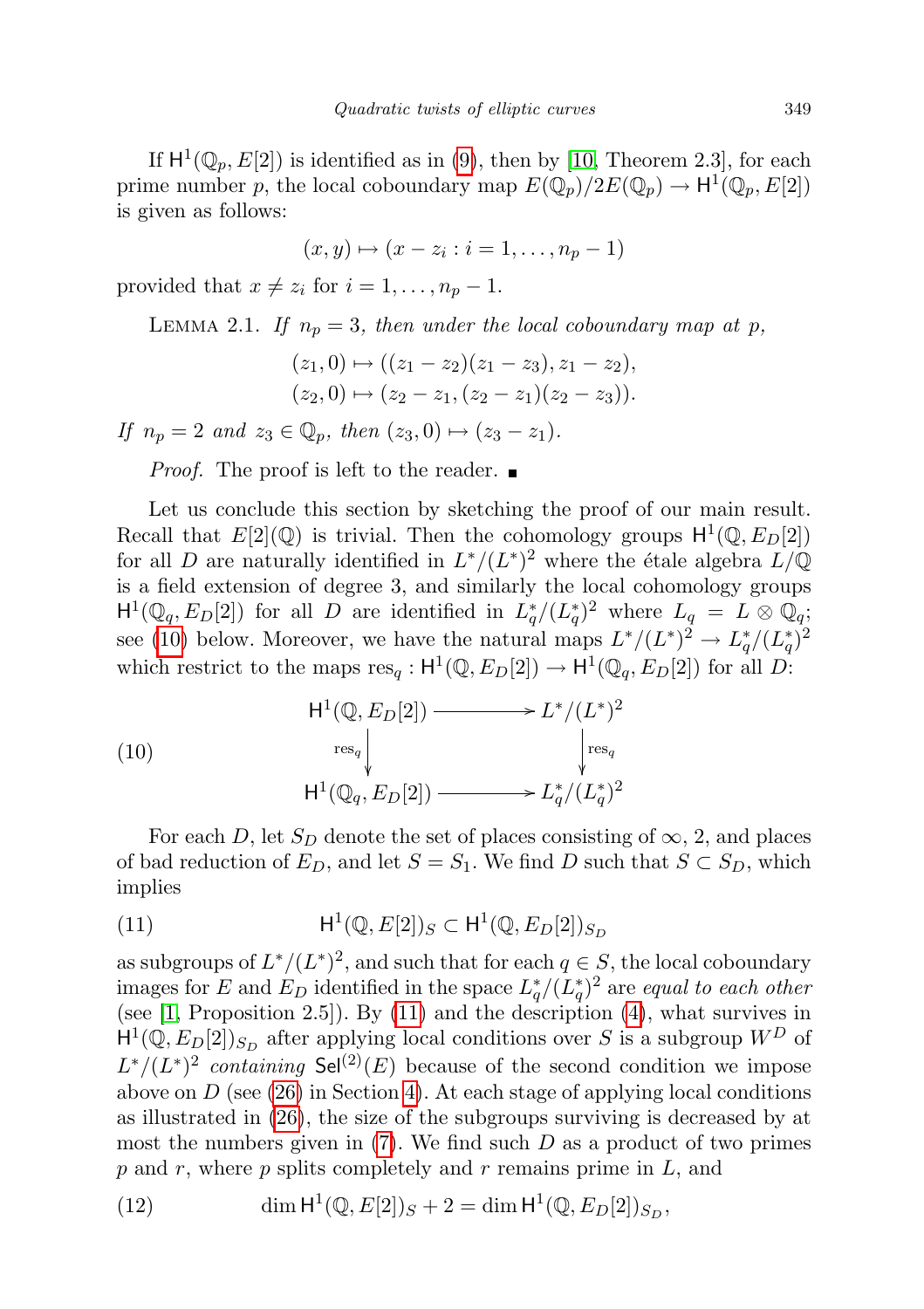(see  $(8)$ ). The role of the prime r will be explained in the following paragraph. Putting more conditions on  $D$ , we shall have, at some intermediate step of applying local conditions over  $S$ , the size of a subgroup surviving in  $H^1(\mathbb{Q}, E_D[2])_{S_D}$  decreased by at least one more dimension than in  $H^1(\mathbb{Q}, E[2])_S$ ; this is served by an element  $\alpha$  contained in  $H^1(\mathbb{Q}, E_D[2])_{S_D}$  $H^1(\mathbb{Q}, E[2])_S$ . Then it follows from [\(12\)](#page-4-2) that

<span id="page-5-1"></span>(13) 
$$
\dim W^D \le \dim \text{Sel}^{(2)}(E) + 1.
$$

To compute dim  $\mathsf{Sel}^{(2)}(E_D)$ , we only need to apply the local condition at p to  $W^D$  since  $H^1(\mathbb{Q}_r, E[2]) = 0$ . With more conditions imposed on D, we can map, via res<sub>p</sub>, the subgroup  $\mathsf{Sel}^{(2)}(E)$  of  $W^D$  outside the local coboundary image, and it follows that dim  $W^D - 2 \leq (\dim \mathsf{Sel}^{(2)}(E) + 1) - 2$ , provided that dim  $\mathsf{Sel}^{(2)}(E) \geq 2$  (see Figure 1 in Section [4\)](#page-13-0). That is,  $\dim$  Sel<sup>(2)</sup>( $E_D$ ) < dim Sel<sup>(2)</sup>( $E$ ). By induction, we prove that there is some D such that dim Sel<sup>(2)</sup>( $E_D$ ) < 1.

It gets very technical to show that there is a  $D$  satisfying all the properties we want, but the main tool is the generalized Dirichlet theorem. Recall that  $H^1(\mathbb{Q}, E_D[2]) \to H^1(\mathbb{Q}_q, E_D[2])$  extends to the map  $L^*/(L^*)^2 \to$  $L_q^*/(L_q^*)^2$ , the essence of which is the Legendre symbol over places of L lying over q. Let us remark here that the "quadratic residue properties" of the element  $\alpha$ , which serves [\(13\)](#page-5-1), over the places  $q \in S$  more or less determine the image of  $\mathsf{Sel}^{(2)}(E)$  in  $\mathsf{H}^1(\mathbb{Q}_p, E[2])$ , via a quadratic reciprocity law; see Lemma [3.7](#page-9-0) below—this lemma is proved easily by Hecke's version of quadratic reciprocity for a number field [\[3,](#page-21-3) Theorem 167]. In the previous paragraph, we claimed that  $\mathsf{Sel}^{(2)}(E)$  lands outside the local coboundary image of  $E_D$  at p, and it turns out that via quadratic reciprocity this property pleasantly follows from the condition imposed on D and hence on  $\alpha$ , which serves [\(13\)](#page-5-1). Recall that  $D = pr$ . In this very technical context, the inert prime r serves to keep all local coboundary images of E and  $E_D$  over  $q \in S$ being equal to each other, and this prime does not contribute to the size of  $H^1(\mathbb{Q}, E_D[2])_{S_D}$ ; see [\(8\)](#page-3-2). When  $E[2](\mathbb{Q}) \neq 0$ , we do not have this prime, and it posed the main difficulty to extending our proof to the general case.

<span id="page-5-0"></span>3. Lemmas. In this section, we introduce several lemmas which will be used in the proof of Theorem [1.1,](#page-0-0) and a slight generalization of the Legendre symbol. Let L be a field extension of  $\mathbb Q$  with degree 3, and let M be the Galois closure of L over Q. Let  $K/\mathbb{Q}$  denote the quadratic extension in M if  $L/\mathbb{Q}$  is not Galois. For an odd prime ideal p of  $\mathscr{O}_M$  and an element  $\alpha$  of  $\mathscr{O}_M$ relatively prime to **p**, we denote the Legendre symbol by  $(\alpha / \mathfrak{p})$ , and for an odd element  $\beta$  relatively prime to  $\alpha$ , denote the Jacobi symbol by  $(\alpha/\beta)$ . If v is a real embedding of M, then  $(\alpha/v)$  is defined to be 1 if  $v(\alpha) > 0$ , and  $-1$  if not.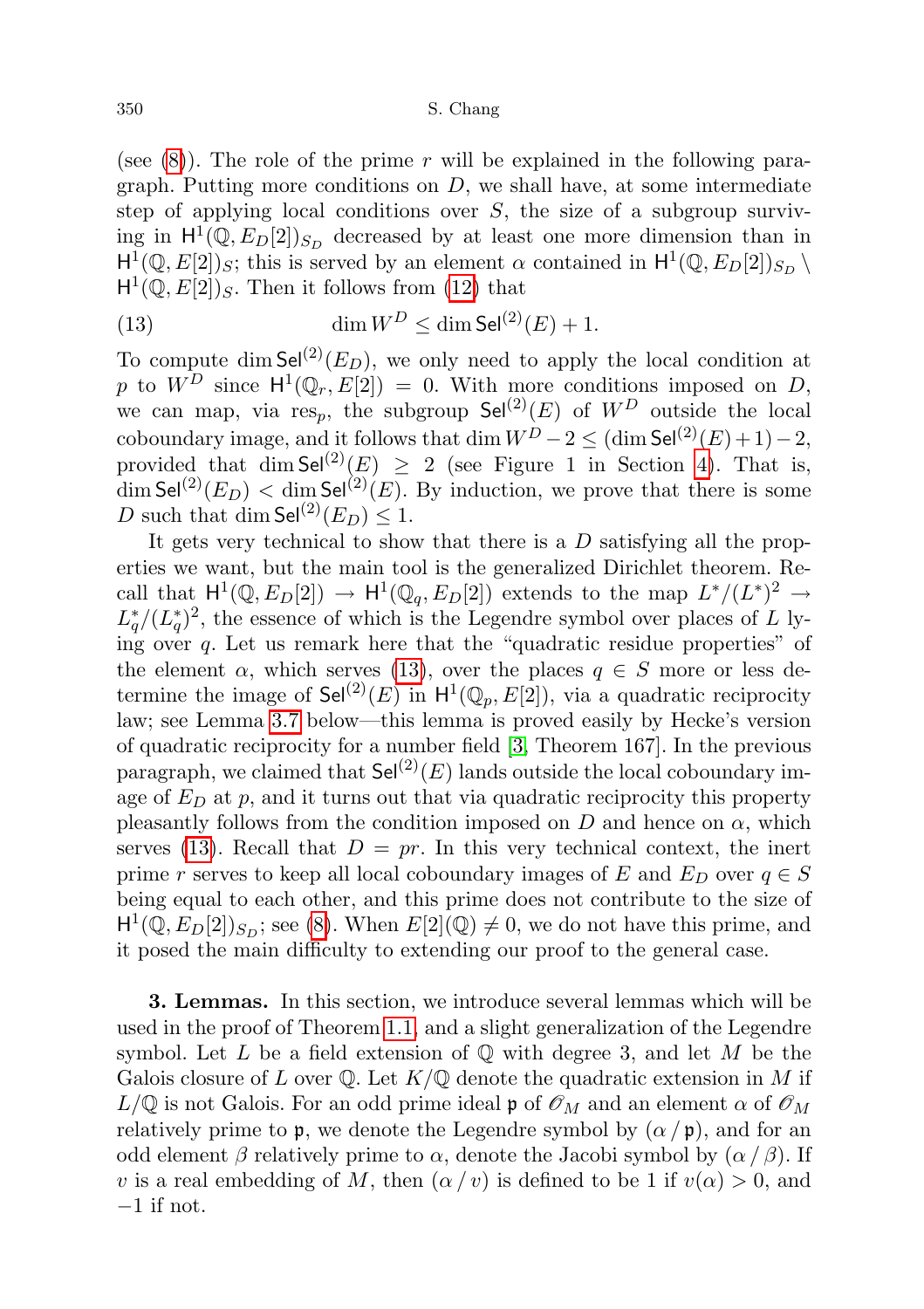We define an extension of the Legendre symbol over even primes as follows: Let  $\mathfrak p$  be a prime ideal dividing  $2\mathscr{O}_M$ . For  $\alpha \in \mathscr{O}_M$  coprime to  $\mathfrak p$ , we define the symbol  $(\alpha/\mathfrak{p})$  to be the class of  $\alpha$  in  $U_{\mathfrak{p}}/(U_{\mathfrak{p}})^2$  where  $U_{\mathfrak{p}}$  is the group of unit integers in the completion of M at  $\mathfrak p$ . Suppose that  $\mathfrak p$  and  $\mathfrak p'$  are prime ideals dividing  $2\mathscr{O}_M$  and  $\mu \mathfrak{p}' = \mathfrak{p}$  for some  $\mu \in \text{Gal}(M/\mathbb{Q})$ . Then there is a canonical isomorphism  $U_{\mathfrak{p}'}/(U_{\mathfrak{p}'})^2 \to U_{\mathfrak{p}}/(U_{\mathfrak{p}})^2$  such that the following diagram is commutative:

$$
(\mathscr{O}_M/(\mathfrak{p}')^n)^* \xrightarrow{\mu} (\mathscr{O}_M/(\mathfrak{p})^n)^*
$$
  
\n
$$
\downarrow \qquad \qquad \downarrow
$$
  
\n
$$
U_{\mathfrak{p}'}/(U_{\mathfrak{p}'})^2 \xrightarrow{\mu} U_{\mathfrak{p}}/(U_{\mathfrak{p}})^2
$$

where the vertical maps are surjective for sufficiently large  $n$ , and given by the Legendre symbols. Let us denote by  $(\alpha / \mathfrak{p}')_{\mu}$  the image of  $(\alpha / \mathfrak{p}')$  in  $U_{\mathfrak{p}}/(U_{\mathfrak{p}})^2$ . This definition is consistent with the usual Legendre symbol over an odd prime ideal  $\mathfrak{p}$  since  $U^*_{\mathfrak{p}}/(U^*_{\mathfrak{p}})^2 \cong \mathbb{Z}/2\mathbb{Z}$ , and  $(\alpha \nmid \mathfrak{p})(\alpha \nmid \mathfrak{p}')_{\mu}$  can be simply denoted by  $(\alpha / \mathfrak{p})(\alpha / \mathfrak{p}')$ .

Suppose that  $L/\mathbb{Q}$  is not Galois. If  $\mathfrak{P}$  is an even prime of L, and  $\mathfrak{Q} \subset \mathscr{O}_M$ is an unramified prime over  $\mathfrak P$  with residue degree  $f(\mathfrak Q/\mathfrak P)=1$ , then we have a canonical isomorphism  $U_{\mathfrak{P}}/(U_{\mathfrak{P}})^2 \to U_{\mathfrak{Q}}/(U_{\mathfrak{Q}})^2$ . Under this isomorphism, we may write  $(\alpha/\mathfrak{Q}) = (\alpha/\mathfrak{P})$  for  $\alpha \in L^*$ , and this abuse of notation is used in Lemma [3.4.](#page-8-0)

<span id="page-6-0"></span>LEMMA 3.1. Let  $T$  be the set consisting of 2 and the prime divisors of the square-free part of  $\Delta_{K/\mathbb{Q}} = (z_1 - z_2)^2 (z_2 - z_3)^2 (z_3 - z_1)^2$ . Let  $R =$  ${n_i : i = 1, \ldots, m}$  and  ${t_i : i = 1, \ldots, m}$  be a sequence of prime numbers and a sequence of  $\pm 1$ , respectively, such that R does not intersect T. Then there is an odd prime number p such that  $n_p = 1$  and  $(p/r_i) = t_i$  for  $i = 1, \ldots, m$ , and such that  $(p/q) = 1$  for all  $q \in T$ .

*Proof.* Suppose that  $L/\mathbb{Q}$  is not Galois. Let K be the quadratic exten-*Proof.* Suppose that  $L/\mathbb{Q}$  is not Galois. Let  $K$  be the quadratic extension in the Galois closure of L, and let  $K' := K(\sqrt{q}, \sqrt{-1} : q \in T)$ . Let  $F/K'$ be the field extension  $K'(\sqrt{r_i} : i = 1, \ldots, m)$ . Then, since R intersects T trivially,  $Gal(F/K') = \bigoplus_{i=1}^m \mathbb{Z}/2\mathbb{Z}$ . Write  $T = \{2, q_1, \ldots, q_s\}$ . Note that K is  $\mathbb{Q}(\sqrt{\pm d})$  where d is  $2\prod_{i=1}^{s} q_i$  or  $\prod_{i=1}^{s} q_i$ , and that  $LK'/K'$  and  $F/K'$  are linearly disjoint and Galois. Hence,  $Gal(LF/K') \cong Gal(LK'/K') \oplus Gal(F/K')$ . Let  $F_i := K'(\sqrt{r_i})$ . Then there is an automorphism  $\tau$  in  $Gal(LF/K')$  such that  $res_{LK'}(\tau)$  is a generator of  $Gal(LK'/K')$  and such that  $res_{F_i}(\tau) \cong \langle t_i \rangle$ for each  $i = 1, \ldots, m$ . By the Chebotarev density theorem, there is a prime number  $p \neq 2$  whose Frobenius automorphism in Gal( $LF/\mathbb{Q}$ ) is  $\tau$ . Since  $K' / \mathbb{Q}$  is Galois, p splits completely in K'. By our choice of  $\tau$ , it follows that  $n_p = 1$ , and  $(r_i / p) = t_i$  for all i. Since  $(-1 / p) = 1$  (i.e.,  $p \equiv 1 \mod 4$ ), we have  $t_i = (p / r_i)$ . Moreover,  $1 = (q / p) = (p / q)$  for all odd primes  $q \in T$ . If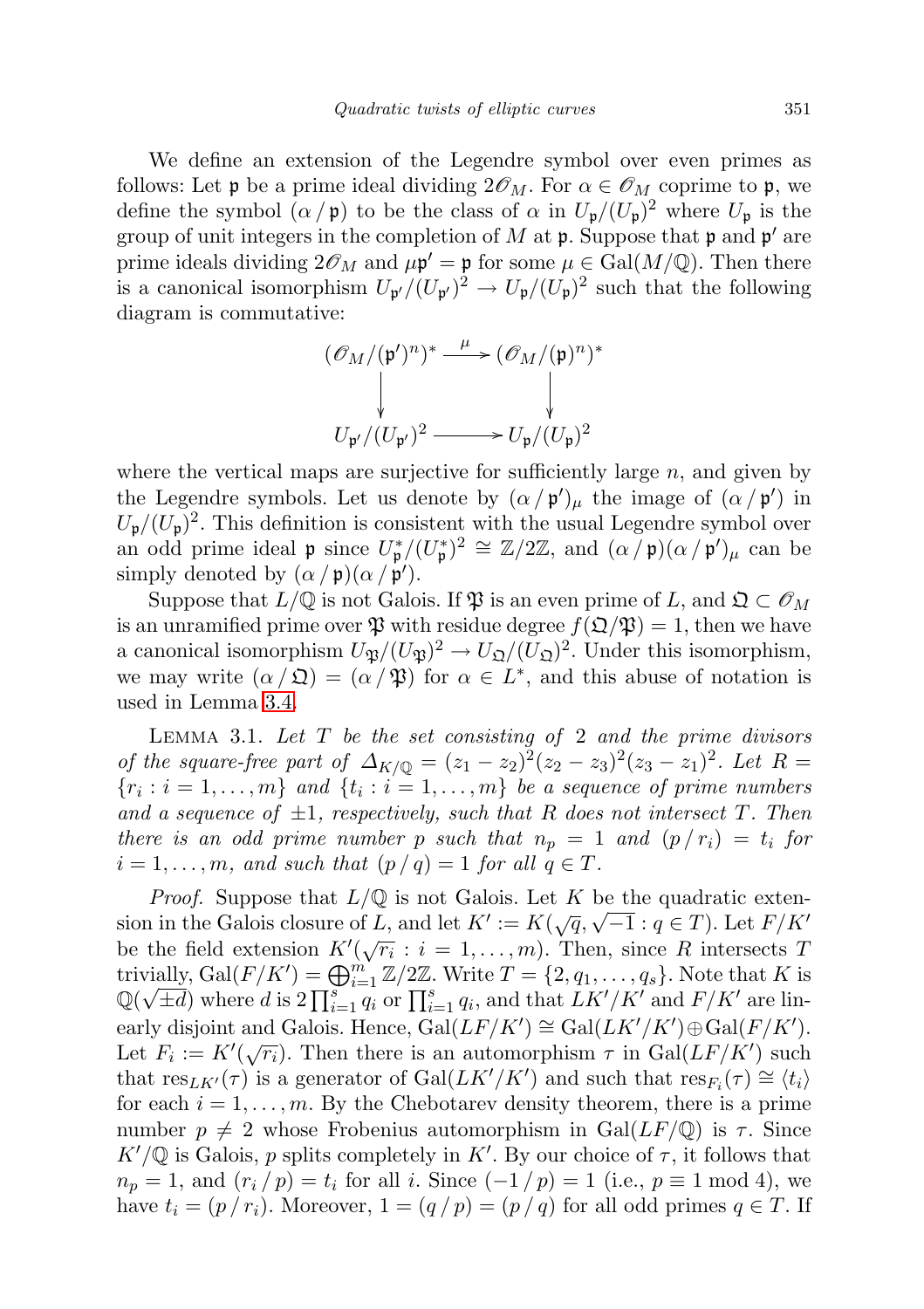352 S. Chang

 $q = 2$ , then by the supplementary reciprocity law,  $p \equiv 1 \mod 8$  if and only if  $(2 / p) = 1$  (provided that  $p \equiv 1 \mod 4$ ). Since 2 is contained in T, and p splits completely in K', we have  $(2 / p) = 1$ , and hence  $(p / 2) = 1$ . The proof of the case that  $L/\mathbb{Q}$  is Galois is similar, and rather simpler.

REMARK 3.2. Let  $T$  be a finite set of infinite or finite places of  $M$ . It is well-known that for any modulus m and a prime power decomposition  $\mathfrak{m}=\prod_{\mathfrak{Q}\in T}\mathfrak{m}_{\mathfrak{Q}},$ 

<span id="page-7-2"></span>(14) 
$$
M_{\mathfrak{m}}/M_{\mathfrak{m},1} \cong \bigoplus_{\mathfrak{Q} \in T} M_{\mathfrak{m}_{\mathfrak{Q}}}/M_{\mathfrak{m}_{\mathfrak{Q}},1}
$$

where  $M_{\mathfrak{n}} = {\alpha \in M^*}$  coprime to  $\mathfrak{n}$ , and  $M_{\mathfrak{n},1}$  denotes the ray mod  $\mathfrak{n}$  (i.e.,  $\{\alpha \in M_{\mathfrak{n}} : \alpha \equiv^* 1 \mod \mathfrak{n}\}\)$ . If H is the Hilbert class field of M, then by the class field theory,  $Gal(R/H) \cong (M_m/M_{m,1})/\mathcal{O}_M^*$ , as shown below, where  $\mathscr O^*_M$  is identified with its image in  $M_{\mathfrak m}/M_{\mathfrak m,1}$ :

<span id="page-7-0"></span>(15)  
\n
$$
1 \longrightarrow \text{Gal}(R/H) \longrightarrow \text{Gal}(R/M) \longrightarrow \text{Gal}(H/M) \longrightarrow 1
$$
\n
$$
\uparrow \qquad \qquad \qquad \uparrow \qquad \qquad \uparrow
$$
\n
$$
1 \longrightarrow J \longrightarrow I_{\mathfrak{m}}/P_{\mathfrak{m},1} \longrightarrow I/P \longrightarrow 1
$$

where  $J = (M_{m}/M_{m,1})/\mathcal{O}_{M}^{*}$ ,  $I_{m}$  is the group of fractional ideals of  $\mathcal{O}_{M}$ coprime to  $\mathfrak{m}$ ,  $P_{\mathfrak{m},1}$  is the group of principal fractional ideals  $\beta \mathcal{O}_M$  such that  $\beta \equiv^* 1 \mod \mathfrak{m}$ , and  $I/P$  is the ideal class group of  $\mathcal{O}_M$ .

<span id="page-7-1"></span>LEMMA 3.3. Let  $M$ ,  $H$ , and  $\mathfrak m$  be as above. Then there is a prime element  $\rho$  of  $\mathscr{O}_M$  lying over a prime number p which splits completely in M such that  $\rho$  belongs to any class in  $M_{\rm m}/M_{\rm m,1}$ .

*Proof.* Let R be the ray class field of M mod  $m$ , and R' be the Galois closure of R over Q, so  $Gal(R'/M) \subset Gal(R'/Q)$ . Let  $\alpha$  be a number in  $M_{\mathfrak{m}}$ belonging to an arbitrary class in  $M_{\rm m}/M_{\rm m,1}$ , and let  $\sigma$  be an automorphism in Gal( $R/H$ ) corresponding to the class  $\lbrack \alpha \rbrack \in M_{m}/M_{m,1}$  via the map in [\(15\)](#page-7-0). Let  $\sigma'$  be the automorphism in Gal( $R'/\mathbb{Q}$ ) which restricts to  $\sigma$ . By the Chebotarev density theorem, there are a prime ideal  $\mathfrak{P}'$  of  $\mathscr{O}_{R'}$  and a prime number p such that  $Frob(\mathfrak{P}'/p) = \sigma' \in Gal(R'/H)$ . Let  $\mathfrak{P} := \mathfrak{P}' \cap \mathscr{O}_R$  be the prime ideal of  $\mathscr{O}_R$ , and  $\mathfrak{p} := \mathfrak{P} \cap \mathscr{O}_M$ , the prime ideal of  $\mathscr{O}_M$ . Then  $id = \text{Frob}(\mathfrak{P}'/p)|_M = \text{Frob}(\mathfrak{p}/p)$ , and hence the residue degree  $f(\mathfrak{p}/p)$  is 1. Thus, p splits completely in M.

Note that  $\sigma' = \text{Frob}(\mathfrak{P}'/p) = \text{Frob}(\mathfrak{P}'/p)^{f(\mathfrak{p}/p)} = \text{Frob}(\mathfrak{P}'/p)$ , and hence  $\sigma = \text{Frob}(\mathfrak{P}/\mathfrak{p})$ . By [\(15\)](#page-7-0), the prime ideal  $\mathfrak{p}$  is a principal ideal  $\rho' \mathcal{O}_M$  such that  $[\rho'] = [\alpha]$  in  $(M_{\mathfrak{m}}/M_{\mathfrak{m},1})/\mathcal{O}_M^*$ . So,  $\rho' \equiv^* \alpha \lambda \mod \mathfrak{m}$  for some  $\lambda \in \mathcal{O}_M^*$ . Let  $\rho := \rho' \lambda^{-1}$ . Then  $\rho \equiv^* \alpha \mod m$ .

Let  $T_0 := \{ \mathfrak{p}_1, \ldots, \mathfrak{p}_t \}$  be the set of all places of M over 2. Let  $T :=$  $\{\mathfrak{Q}_1,\ldots,\mathfrak{Q}_s\}$  be a finite set of (finite or infinite) places of M outside 2, and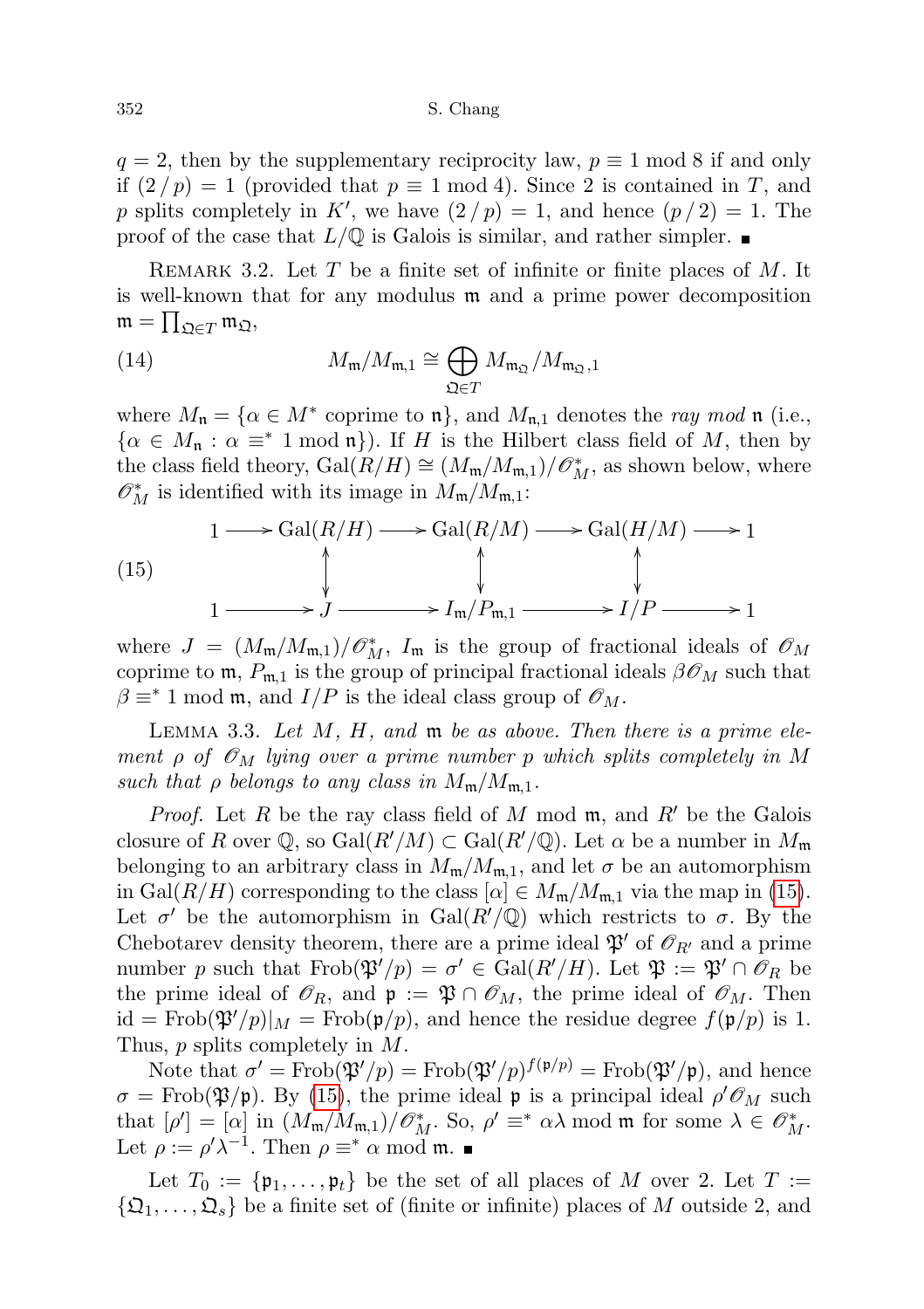let  $\{\varepsilon_{\mathfrak{O}} : \mathfrak{Q} \in T\}$  be a sequence of  $\pm 1$  indexed over T. Let m be a modulus supported by  $T \cup T_0$  with large exponents over places in  $T_0$ . By Lemma [3.3,](#page-7-1) we can choose a prime element  $\rho$  of  $\mathcal{O}_M$  lying over a prime number p which splits completely in  $M$  such that

<span id="page-8-1"></span>(16) 
$$
(\rho/\mathfrak{Q}) = \varepsilon_{\mathfrak{Q}} \quad \text{for all } \mathfrak{Q} \in T,
$$

$$
(\rho/\mathfrak{p}) = 1 \quad \text{for all } \mathfrak{p} \in T_0.
$$

<span id="page-8-0"></span>LEMMA 3.4. Suppose that  $L/\mathbb{Q}$  is not Galois. Let  $\sigma$  be an automorphism in Gal( $M/\mathbb{Q}$ ) with order 3. Let  $\tau$  be the generator of Gal( $M/L$ ). Let  $\rho_1$  be a prime element of  $\mathscr{O}_M$  over an odd prime p which splits completely in M, and  $\rho_2 := \sigma \rho_1$  and  $\rho_3 := \sigma^2 \rho_1$ . Let  $\alpha_i := N_{M/L}(\rho_i) = \rho_i \cdot \tau \rho_i$ . Let  $\mathfrak{Q}_1$  be a prime ideal of  $\mathscr{O}_M$  over an even or odd prime q not equal to p. Suppose that q splits completely in M, and let  $\mathfrak{Q}_2 := \sigma \mathfrak{Q}_1$  and  $\mathfrak{Q}_3 := \sigma^2 \mathfrak{Q}_1$ . Let  $\mathfrak{P}_i\mathscr{O}_M:=\mathfrak{Q}_i\cdot\tau\mathfrak{Q}_i$  for some prime ideal  $\mathfrak{P}_i$  of  $\mathscr{O}_L.$  Then  $\mathrm{N}_{L/\mathbb{Q}}(\alpha_1\alpha_2)$  and  $N_{L/\mathbb{Q}}(\alpha_2\alpha_3)$  are contained in  $(\mathbb{Q}^*)^2$ , and

$$
(\alpha_1/\mathfrak{P}_1) = (\rho_1/\mathfrak{Q}_1)(\rho_1/\tau\mathfrak{Q}_1)_{\tau}, \quad (\alpha_2/\mathfrak{P}_1) = (\rho_1/\mathfrak{Q}_3)_{\sigma}(\rho_1/\tau\mathfrak{Q}_2)_{\tau\sigma},
$$
  
\n
$$
(\alpha_1/\mathfrak{P}_2) = (\rho_1/\mathfrak{Q}_2)(\rho_1/\tau\mathfrak{Q}_2)_{\tau}, \quad (\alpha_2/\mathfrak{P}_2) = (\rho_1/\mathfrak{Q}_1)_{\sigma}(\rho_1/\tau\mathfrak{Q}_3)_{\tau\sigma},
$$
  
\n
$$
(\alpha_1/\mathfrak{P}_3) = (\rho_1/\mathfrak{Q}_3)(\rho_1/\tau\mathfrak{Q}_3)_{\tau}, \quad (\alpha_2/\mathfrak{P}_3) = (\rho_1/\mathfrak{Q}_2)_{\sigma}(\rho_1/\tau\mathfrak{Q}_1)_{\tau\sigma},
$$

$$
(\alpha_3/\mathfrak{P}_1) = (\alpha_2/\mathfrak{P}_3)_{\sigma} (\alpha_1/\mathfrak{P}_1) (\alpha_2/\mathfrak{P}_2)_{\sigma^2},
$$
  
\n
$$
(\alpha_3/\mathfrak{P}_2) = (\alpha_2/\mathfrak{P}_1)_{\sigma} (\alpha_1/\mathfrak{P}_2) (\alpha_2/\mathfrak{P}_3)_{\sigma^2},
$$
  
\n
$$
(\alpha_3/\mathfrak{P}_3) = (\alpha_1/\mathfrak{P}_1)_{\sigma} (\alpha_2/\mathfrak{P}_3) (\alpha_1/\mathfrak{P}_2)_{\sigma^2}.
$$

Suppose that q has  $n_q = 2$ , i.e.,  $q\mathscr{O}_L = \mathfrak{P}_1^2 \mathfrak{P}_2$  or  $q\mathscr{O}_L = \mathfrak{P}_1 \mathfrak{P}_2$  with  $f(\mathfrak{P}_1/q) = 2$ . Hence,  $\mathfrak{P}_1 \mathscr{O}_M = \mathfrak{Q}_1 \cdot \tau \mathfrak{Q}_1$  and  $\mathfrak{P}_2 \mathscr{O}_M = \mathfrak{Q}_2^2$  or  $\mathfrak{P}_2 \mathscr{O}_M = \mathfrak{Q}_2$ . Then

$$
\begin{cases}\n(\alpha_1/\mathfrak{P}_1) = (\rho_1/\mathfrak{Q}_1)(\rho_1/\tau\mathfrak{Q}_1)_{\tau} & or \\
(\alpha_2/\mathfrak{P}_1) = (\rho_1/\mathfrak{Q}_3)_{\sigma}(\rho_1/\mathfrak{Q}_1) & or \\
(\alpha_2/\mathfrak{P}_1) = (\rho_1/\mathfrak{Q}_3)_{\sigma}(\rho_1/\mathfrak{Q}_1) & \n\end{cases}\n\begin{cases}\n(\alpha_1/\mathfrak{P}_1) = (\rho_1/\mathfrak{Q}_1)(\rho_1/\tau\mathfrak{Q}_1)_{\tau} \\
(\alpha_2/\mathfrak{P}_1) = (\rho_1/\mathfrak{Q}_3)_{\sigma}(\rho_1/\mathfrak{Q}_2) \\
\alpha_2/\mathfrak{P}_1 = (\rho_1/\mathfrak{Q}_3)_{\sigma}(\rho_1/\mathfrak{Q}_2)\n\end{cases}
$$

Proof. Note that

$$
N_{L/\mathbb{Q}}(\alpha_1 \alpha_2) = \prod_{i=1}^3 \sigma^i(\alpha_1 \alpha_2) = \prod_{i=1}^3 \sigma^i(\rho_1 \cdot \tau \rho_1) \prod_{i=1}^3 \sigma^i(\sigma \rho_1 \cdot \tau \sigma \rho_1)
$$
  
= 
$$
\left(\prod_{\mu \in \text{Gal}(M/\mathbb{Q})} \mu(\rho_1)\right)^2 = p^2.
$$

Similarly,  $N_{L/\mathbb{Q}}(\alpha_2\alpha_3)$  is a square in  $\mathbb{Q}^*$ .

Since  $(\alpha_1/\mathfrak{B}_1) = (\alpha_1/\mathfrak{Q}_1)$ , it follows that

$$
(\alpha_1/\mathfrak{P}_1)=(\rho_1/\mathfrak{Q}_1)(\tau\rho_1/\mathfrak{Q}_1)=(\rho_1/\mathfrak{Q}_1)(\rho_1/\tau\mathfrak{Q}_1)_\tau.
$$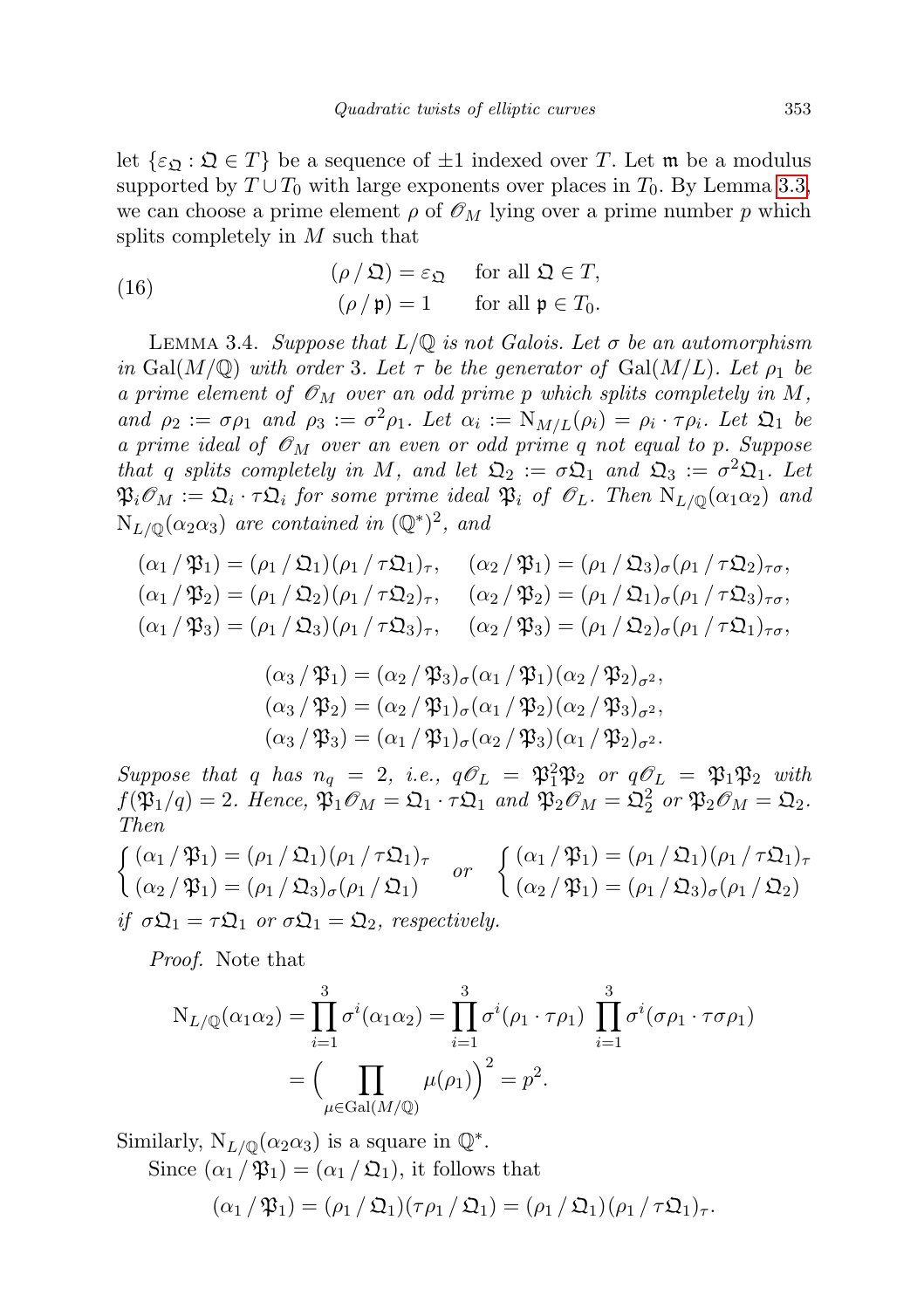As the proof of the other results is very similar, we leave the details to the reader.

The relationship between the Legendre symbols for the case of  $L/\mathbb{Q}$  being Galois is simpler, and we state it below without proof.

<span id="page-9-1"></span>LEMMA 3.5. Suppose that  $L/\mathbb{Q}$  is Galois, i.e.,  $M = L$ . Let  $\sigma$  be a nontrivial automorphism (of order 3) in Gal( $L/\mathbb{Q}$ ). Let  $\alpha_1$  be a prime element of  $\mathscr{O}_L$  over an odd prime p which splits completely in L, and  $\alpha_2 := \sigma \alpha_1$  and  $\alpha_3 := \sigma^2 \alpha_1$ . Let  $\mathfrak{P}_1$  be a prime ideal of  $\mathscr{O}_L$  over an even or odd prime q not equal to p. Suppose that q splits completely in L, and let  $\mathfrak{P}_2 := \sigma \mathfrak{P}_1$  and  $\mathfrak{P}_3 := \sigma^2 \mathfrak{P}_1$ . Then  $N_{L/\mathbb{Q}}(\alpha_1 \alpha_2)$  and  $N_{L/\mathbb{Q}}(\alpha_2 \alpha_3)$  are contained in  $(\mathbb{Q}^*)^2$ , and

$$
(\alpha_1/\mathfrak{P}_1) = (\alpha_2/\mathfrak{P}_2)_{\sigma^2} = (\alpha_3/\mathfrak{P}_3)_{\sigma},
$$
  
\n
$$
(\alpha_1/\mathfrak{P}_2) = (\alpha_2/\mathfrak{P}_3)_{\sigma^2} = (\alpha_3/\mathfrak{P}_1)_{\sigma},
$$
  
\n
$$
(\alpha_1/\mathfrak{P}_3) = (\alpha_2/\mathfrak{P}_1)_{\sigma^2} = (\alpha_3/\mathfrak{P}_2)_{\sigma}.
$$

<span id="page-9-2"></span>REMARK 3.6. If  $L/\mathbb{Q}$  is not Galois, the symbols  $(\rho_1/\mathfrak{Q}_i)$  and  $(\rho_1/\tau\mathfrak{Q}_i)$ in Lemma [3.4](#page-8-0) can be treated as free variables as explained in [\(16\)](#page-8-1). Then the matrix over  $\mathbb{Z}/2\mathbb{Z}$  associated with the system of the first six equations in Lemma [3.4](#page-8-0) has rank 5, and  $\prod_{i=1}^{2} \prod_{j=1}^{3} (\alpha_i / \mathfrak{P}_j) = 1$  is the (only) constraint. Thus, the five variables  $(\alpha_i / \mathfrak{P}_j)$  for  $i < 2$  or  $j < 3$  can be treated as free variables.

If  $L/\mathbb{Q}$  is Galois, by Lemma [3.5,](#page-9-1)  $(\alpha_1/\mathfrak{P}_j)$  for  $j=1,2,3$  can be treated as free variables.

A similar result is available for real places of L if there are three real embeddings of  $L$ . Suppose that  $L$  has three real embeddings, and that  $Gal(M/\mathbb{Q}) = \langle \sigma, \tau \rangle$  where  $\sigma$  has order 3, and  $\tau$  has order 2. Then M must have six real embeddings, and we let v be a real embedding of  $M$ . All six embeddings are in the form of  $v\mu$  for some  $\mu \in \text{Gal}(M/\mathbb{Q})$ . It is clear that  $(x / v\mu) = (\mu(x) / v)$  for all  $\mu \in \text{Gal}(M/\mathbb{Q})$ , and if u is a real embedding of M and u' is the restriction of u to L, then  $(x/u) = (x/u')$  for all  $x \in L$ . It follows that

$$
(\alpha_1 \alpha_2 / v) = (\rho_1 / v)(\rho_1 / v\tau)(\rho_1 / v\sigma)(\rho_1 / v\tau\sigma).
$$

Likewise,  $(\alpha_i \alpha_j / u)$ , where u is a real embedding of M, are written in terms of the Legendre symbols of  $\rho_1$  over real embeddings, and we can obtain, by imposing values on  $(\rho_1 / u)$ 's, the desired values of  $(\alpha_i \alpha_j / u)$  which are required for the proof of our theorem. The case  $M = L$  (with three real embeddings) is simpler. When there is only one real embedding of  $L$ , the restriction map  $H^1(\mathbb{Q}, E[2]) \to H^1(\mathbb{R}, E[2])$  is trivial as  $H^1(\mathbb{R}, E[2])$  is trivial by [\(2\)](#page-2-0).

<span id="page-9-0"></span>LEMMA 3.7 (Reciprocity law). Let  $M/\mathbb{Q}$  be a Galois extension. Let x and y be elements of  $\mathcal{O}_M$  such that  $x\mathcal{O}_M = \mathfrak{Q}_1 \cdots \mathfrak{Q}_s \mathfrak{a}^2$  and  $y\mathcal{O}_M =$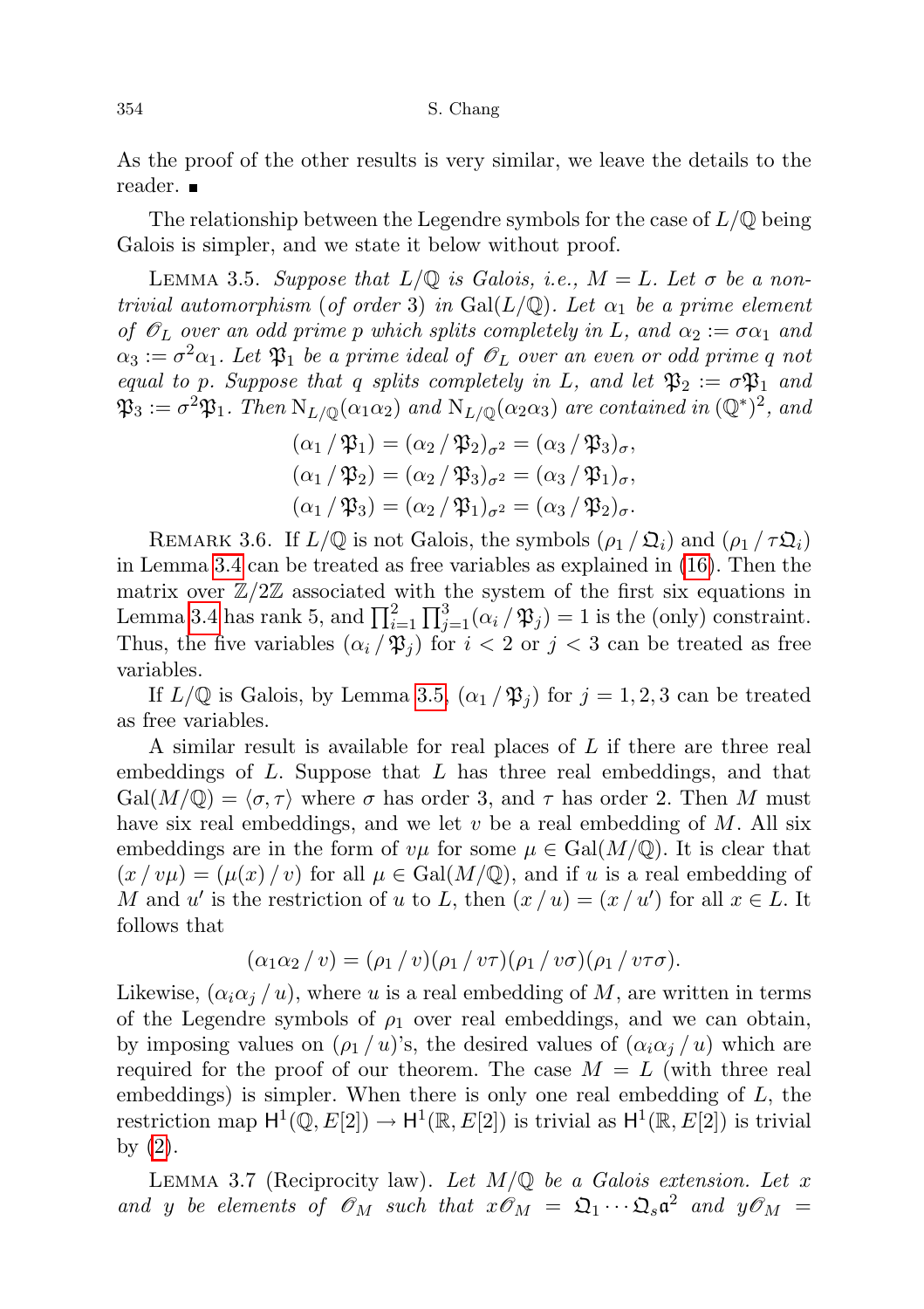$\mathfrak{Q}_1'\cdots\mathfrak{Q}_t'$ b<sup>2</sup> where  $\mathfrak{Q}_i$  and  $\mathfrak{Q}_j'$  are primes, and such that  $xy\mathscr{O}_M$  is not a square. Let  $\mathfrak{m}_x$  be the product of  $\mathfrak{Q}_i$  which are odd, for  $i = 1, \ldots, s$ , and  $\mathfrak{m}_y$ the product of  $\mathfrak{Q}'_i$  which are odd, for  $i = 1, \ldots, t$ . If  $\rho$  is a totally positive prime element  $\rho \in \mathscr{O}_M$ , coprime to xy, lying above an odd prime number p splitting completely in M such that  $\rho \equiv^* 1 \mod 8 \infty \mathcal{O}_M$ , then

$$
(x/\rho) = \prod_{\mathfrak{Q}|\mathfrak{m}_x} (\rho/\mathfrak{Q}), \quad (y/\rho) = \prod_{\mathfrak{Q}|\mathfrak{m}_y} (\rho/\mathfrak{Q}).
$$

*Proof.* Let m be the lcm of  $m_x$  and  $m_y$ , and  $\alpha$  be any integer in M coprime to m such that

$$
\alpha \equiv^* 1 \bmod 8 \infty \mathscr{O}_M.
$$

Then sgn( $\sigma \alpha$ ) = 1 for all real embeddings  $\sigma : M \to \mathbb{R}$ , and by [\[3,](#page-21-3) Theorem 167], we have

$$
(x / \alpha) = (\alpha / \mathfrak{m}_x), \quad (y / \alpha) = (\alpha / \mathfrak{m}_y).
$$

Note that  $L \otimes \mathbb{Q}_2$  is a product of local fields. Let  $\mathsf{H}^1(\mathbb{Q}_2, E[2])_0$  denote the subgroup generated by tuples in  $L \otimes \mathbb{Q}_2$  whose entries are unit integers of the local fields.

PROPOSITION 3.8. There are totally positive elements  $\beta_1, \ldots, \beta_t$  in  $L^*$ lying over primes p with  $n_p = 3$ , representing elements in  $H^1(\mathbb{Q}, E[2])$  such that  $\langle \beta_1, \ldots, \beta_t \rangle$  surjects down to  $H^1(\mathbb{Q}_2, E[2])_0$  under the restriction map.

*Proof.* Suppose that  $n_2 > 1$ , and that  $L/\mathbb{Q}$  is not Galois. Using Lemma [3.4,](#page-8-0) we have

<span id="page-10-0"></span>1. if  $2\mathscr{O}_M = \mathfrak{B}_1 \mathfrak{B}_2 \mathfrak{B}_3$ , then

$$
(\alpha_1\alpha_2/\mathfrak{P}_1) = (\rho_1/\mathfrak{Q}_1)(\rho_1/\tau\mathfrak{Q}_1)_\tau(\rho_1/\mathfrak{Q}_3)_\sigma(\rho_1/\tau\mathfrak{Q}_2)_{\tau\sigma},
$$
  

$$
(\alpha_1\alpha_2/\mathfrak{P}_2) = (\rho_1/\mathfrak{Q}_2)(\rho_1/\tau\mathfrak{Q}_2)_\tau(\rho_1/\mathfrak{Q}_1)_\sigma(\rho_1/\tau\mathfrak{Q}_3)_{\tau\sigma};
$$

2. if  $2\mathscr{O}_M = \mathfrak{P}_1^2 \mathfrak{P}_2$  or  $\mathfrak{P}_1 \mathfrak{P}_2$ , then

$$
(\alpha_1\alpha_2/\mathfrak{P}_1)=\begin{cases}(\rho_1/\tau\mathfrak{Q}_1)_\tau(\rho_1/\mathfrak{Q}_3)_\sigma,\\(\rho_1/\mathfrak{Q}_1)(\rho_1/\tau\mathfrak{Q}_1)_\tau(\rho_1/\mathfrak{Q}_3)_\sigma(\rho_1/\mathfrak{Q}_2).\end{cases}
$$

Note that  $(\mathcal{O}_M/\mathfrak{P}^n)^* \to U^*_{\mathfrak{P}}/(U^*_{\mathfrak{P}})^2$  is surjective for *n* sufficiently large. Consider the modulus  $\mathfrak{m} = 2^n \infty \mathcal{O}_M$ , and the isomorphism

$$
M_{\mathfrak{m}}/M_{\mathfrak{m},1} \cong \bigoplus_{\mathfrak{P} \mid \mathfrak{m}} M_{\mathfrak{P}^{ne}}/M_{\mathfrak{P}^{ne},1} \oplus \bigoplus_{v \mid \infty} M_v/M_{v,1}.
$$

Suppose that 2 splits completely in L. As mentioned earlier in Remark [3.6,](#page-9-2) all  $(\rho_1/\mathfrak{Q}_i)$  and  $(\rho_1/\tau\mathfrak{Q}_i)$  can be treated as free variables. Moreover,  $\rho_1$  can be chosen to be a totally positive prime element lying over a prime number with  $n_p = 3$ . So, recall the case [1](#page-10-0) above, and let

$$
(\rho_1/\mathfrak{Q}_1)=(\rho_1/\tau\mathfrak{Q}_2)=1.
$$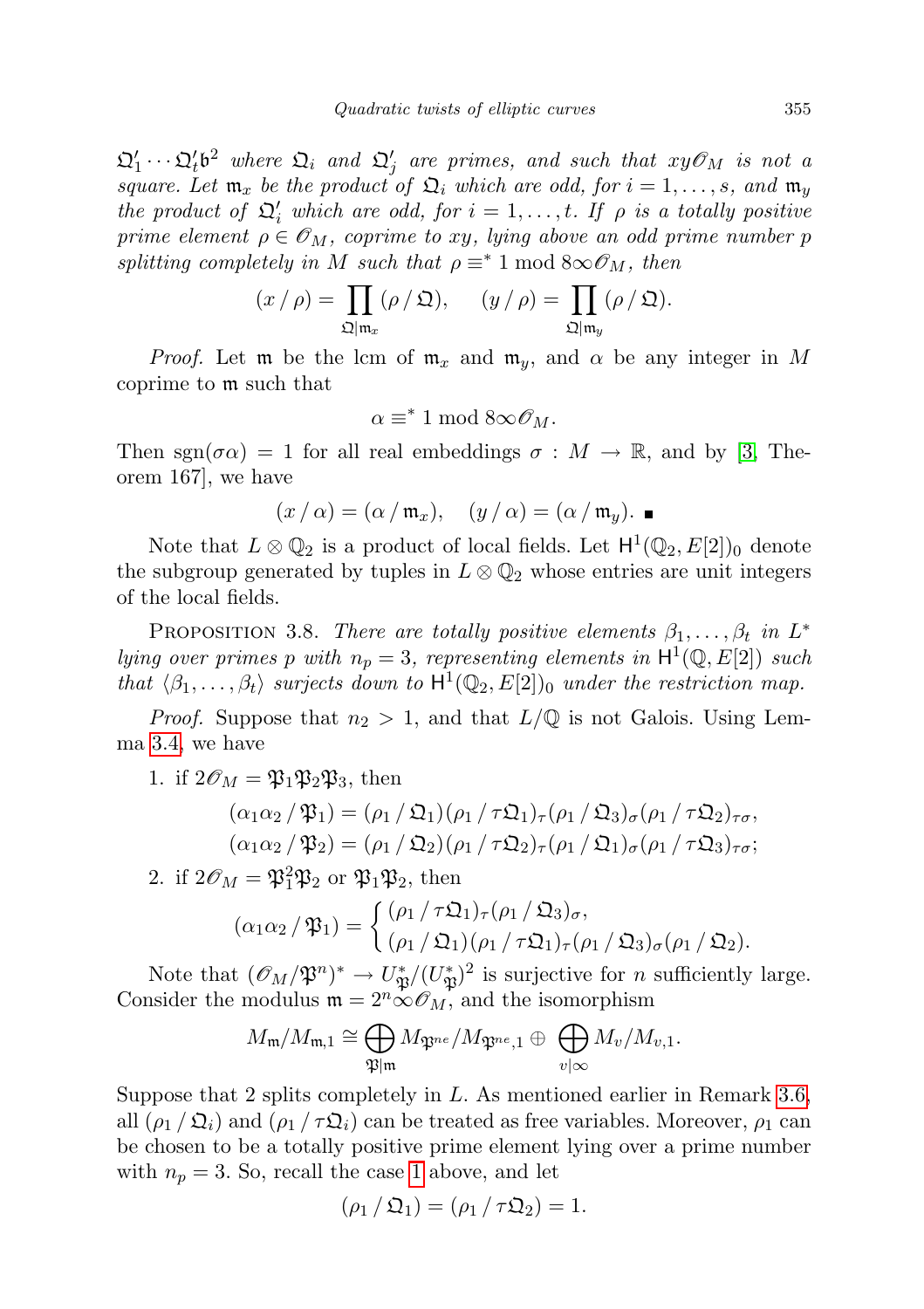Then

$$
(\alpha_1 \alpha_2 / \mathfrak{P}_1) = (\rho_1 / \tau \mathfrak{Q}_1)_{\tau} (\rho_1 / \mathfrak{Q}_3)_{\sigma},
$$
  

$$
(\alpha_1 \alpha_2 / \mathfrak{P}_2) = (\rho_1 / \mathfrak{Q}_2) (\rho_1 / \tau \mathfrak{Q}_3)_{\tau \sigma},
$$

and it is clear that we can impose any pair of values on  $(\alpha_1 \alpha_2 / \mathfrak{B}_1)$  and  $(\alpha_1 \alpha_2 / \mathfrak{P}_2)$ . Recall that  $\alpha_1 \alpha_2$  represents an element in  $\mathsf{H}^1(\mathbb{Q}, E[2])$ , and also recall the description [\(3\)](#page-2-3) and [\(9\)](#page-3-0). Then it can hit an arbitrary element in  $H^1(\mathbb{Q}_2, E[2])_0$  by choosing values of the Legendre symbols on  $\rho_1$ . Thus, we can find the  $\beta_i$ 's claimed in the proposition. The proof of case 2 is similar.

Suppose that  $L/\mathbb{Q}$  is Galois, and that  $2\mathcal{O}_M$  splits completely. In this case, we have only three free variables as shown in Lemma [3.5,](#page-9-1) and

$$
(\alpha_1\alpha_2/\mathfrak{P}_1)=(\alpha_1/\mathfrak{P}_1)(\alpha_1/\mathfrak{P}_3)_{\sigma}, \quad (\alpha_1\alpha_2/\mathfrak{P}_2)=(\alpha_1/\mathfrak{P}_2)(\alpha_1/\mathfrak{P}_1)_{\sigma}.
$$

So, let  $(\alpha_1 / \mathfrak{P}_1) = 1$ . Then it is clear that any pair of values can be imposed on  $(\alpha_1 \alpha_2 / \mathfrak{P}_1)$  and  $(\alpha_1 \alpha_2 / \mathfrak{P}_2)$ , which proves the result for the case of Galois extensions.

Suppose that  $n_2 = 1$ . Note that there are only two extensions of  $\mathbb{Q}_2$  of degree 3, namely,  $\mathscr{L}_1 := \mathbb{Q}_2[x]/(x^3 - 2)$  and  $\mathscr{L}_2 := \mathbb{Q}_2[x]/(x^3 - x + 1)$ . The local field  $\mathscr{L}_1$  corresponds to the case where 2 is totally ramified in  $L$ , and  $\mathcal{L}_2$  to the case where 2 is inert in L. Consider the case  $2\mathcal{O}_L = \mathfrak{P}$ . Regardless of whether or not  $L/\mathbb{Q}$  is Galois, the completion  $L_{\mathfrak{P}}$  is Galois over  $\mathbb{Q}_2$ , and it is  $\mathscr{L}_2$ . Let  $\mathfrak{P}\mathscr{O}_M = \mathfrak{Q}\cdot\tau\mathfrak{Q}$  be the factorization of  $\mathfrak{P}$  in M if  $L/\mathbb{Q}$  is not Galois. Then an automorphism  $\sigma \in \text{Gal}(M/\mathbb{Q})$  of order 3 acts trivially on  $\{\mathfrak{Q}, \tau \mathfrak{Q}\},$ and it can be considered as one in Gal( $\mathscr{L}_2/\mathbb{Q}_2$ ). Note that  $\sigma \in \text{Gal}(\mathscr{L}_2/\mathbb{Q}_2)$ acts on  $U_{\mathfrak{P}}/U_{\mathfrak{P}}^2 \cong U_{\mathfrak{Q}}/U_{\mathfrak{Q}}^2$  while this was not the case for  $n_2 > 1$ . Since  $n_2 = 1$ , the kernel of the map  $N_{\mathscr{L}_2/\mathbb{Q}_2} : \mathscr{L}_2^*/(\mathscr{L}_2^*)^2 \to \mathbb{Q}_2^*/(\mathbb{Q}_2^*)^2$  is the kernel of

$$
N_{\mathscr{L}_2/\mathbb{Q}_2}: U_{\mathfrak{P}}/U_{\mathfrak{P}}^2 \to U_2/U_2^2,
$$

which we denote by V, and dim  $V = 2$ . We claim that  $\sigma$  acts nontrivially on V, and hence nontrivially on the corresponding subgroup of  $U_{\mathfrak{Q}}/U_{\mathfrak{Q}}^2$ , which we denote by  $V'$ . Suppose that  $\sigma$  acts trivially on V so that for each  $\alpha \in U_{\mathfrak{B}}$  representing an element of V, there is some  $x \in U_{\mathfrak{B}}$  such that  $\sigma \alpha = \alpha x^2$ . Then since  $[\alpha] \in V$ , there is  $y \in U_2$  such that  $y^2 = \alpha \cdot \sigma \alpha \cdot \sigma^2 \alpha$  $= \alpha \cdot \alpha x^2 \cdot \alpha x^2 \sigma(x)^2$ , and hence  $\alpha = (y(\alpha x^2 \sigma(x))^{-1})^2 \in U_{\mathfrak{P}}^2$ . This proves the claim. Note that

$$
(\alpha_1 \alpha_2 / \mathfrak{P}) = \begin{cases} (\rho_1 / \mathfrak{Q}) (\rho_1 / \tau \mathfrak{Q})_\tau (\rho_1 / \mathfrak{Q})_\sigma (\rho_1 / \tau \mathfrak{Q})_{\tau\sigma} & \text{if } L/\mathbb{Q} \text{ is not Galois,} \\ (\alpha_1 / \mathfrak{P}) (\alpha_1 / \mathfrak{P})_\sigma & \text{if } L/\mathbb{Q} \text{ is Galois.} \end{cases}
$$

Recall that we can treat  $(\rho_1/\mathfrak{Q}), (\rho_1/\tau \mathfrak{Q}),$  and  $(\alpha_1/\mathfrak{P})$  as free variables on  $U_{\mathfrak{Q}}/U_{\mathfrak{Q}}^2$  or on  $U_{\mathfrak{P}}/U_{\mathfrak{P}}^2$ . If we write these vector spaces over  $\mathbb{F}_2$  additively, the tranformation  $1 + \sigma$  is invertible on V' since  $\sigma(1 + \sigma) = \sigma + \sigma^2 = -1 = 1$ . This means that each of  $(\rho_1/\mathfrak{Q}) (\rho_1/\mathfrak{Q})_\sigma$  and  $(\rho_1/\tau \mathfrak{Q})_\tau (\rho_1/\tau \mathfrak{Q})_{\tau\sigma}$  can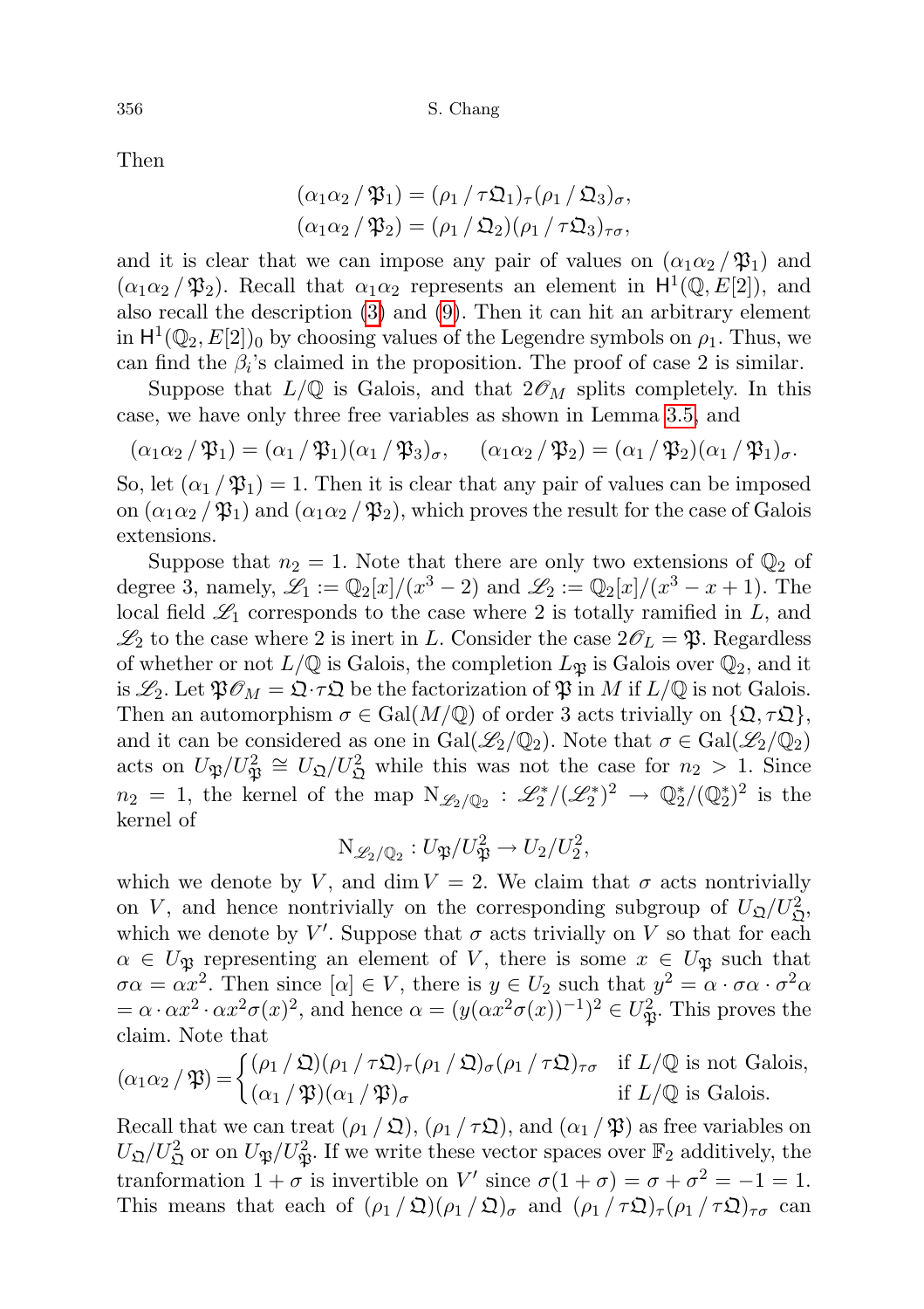assume any value in V', and so does  $(\alpha_1/\mathfrak{P})(\alpha_1/\mathfrak{P})_\sigma$  in V. Thus, using the Chebotarev density theorem as in [\(16\)](#page-8-1), we obtain the result.

Consider the case  $2\mathscr{O}_L = \mathfrak{P}^3$ . As in the previous case, for  $H^1(\mathbb{Q}_2, E[2])$ , we only need to consider the kernel, denoted also by  $V$ , of

$$
N_{\mathscr{L}_1/\mathbb{Q}_2}: U_{\mathfrak{P}}/U_{\mathfrak{P}}^2 \to U_2/U_2^2.
$$

Then dim  $V = 2$ . Note that  $\mathfrak{P} \mathscr{O}_M = \mathfrak{Q}$ , and that the natural map  $U_{\mathfrak{P}}/U_{\mathfrak{P}}^2 \to$  $U_{\mathfrak{Q}}/U_{\mathfrak{Q}}^2$  is not injective. It has kernel of dimension 1, which is the subgroup of  $U_{\mathfrak{P}}\overline{)}U_{\mathfrak{P}}^2$  generated by the class represented by  $-3$  as  $U_{\mathfrak{Q}}$  has a primitive third root of unity. Since  $U_{\mathfrak{P}}/U_{\mathfrak{P}}^2 = V \oplus \langle [-3], [3] \rangle$ , it follows that V injects into  $U_{\mathfrak{Q}}/U_{\mathfrak{Q}}^2$ ; we denote by V' the image of V. Let  $\mathcal M$  be the completion of M at  $\mathfrak{Q}$ . Let Gal( $\mathcal{M}/\mathbb{Q}_2$ ) be generated by  $\sigma$  of order 3 and  $\tau$  which generates  $Gal(M/\mathcal{L}_1)$ . Note that  $Gal(M/\mathbb{Q}_2)$  acts on  $U_{\mathfrak{Q}}/U_{\mathfrak{Q}}^2$ . As in the previous case, involved in computing  $(\alpha_1\alpha_2/\mathfrak{P})$  is the transformation  $1+\tau+\sigma+\tau\sigma$  on  $U_{\mathfrak{Q}}/U_{\mathfrak{Q}}^2$ . Note that  $1+\tau+\sigma+\tau\sigma$  restricted to V' is  $1+1+\sigma+\sigma^2=\sigma+\sigma^2$ since  $\tilde{\tau}$  acts trivially on V'. As in the previous case, it turns out that  $\sigma$ acts nontrivially on each of the three nontrivial elements of  $V'$ , and hence  $\sigma + \sigma^2 = -1 = 1$  on V'. Therefore, if we choose a totally positive prime element  $\rho_1$  of  $\mathscr{O}_M$  such that  $(\rho_1/\mathfrak{Q})$  is any value z in  $V' \subset U_{\mathfrak{Q}}/U_{\mathfrak{Q}}^2$ , then

$$
(\alpha_1\alpha_2/\mathfrak{Q}) = (\rho_1/\mathfrak{Q})(\rho_1/\mathfrak{Q})_{\tau}(\rho_1/\mathfrak{Q})_{\sigma}(\rho_1/\mathfrak{Q})_{\tau\sigma} = z.
$$

Since V is naturally isomorphic to V' and  $[\alpha_1 \alpha_2] \in V$ , it means that  $(\alpha_1 \alpha_2 / \mathfrak{P})$  can be any value in  $V \subset U_{\mathfrak{P}}/U_{\mathfrak{P}}^2$ .

<span id="page-12-0"></span>COROLLARY 3.9. There is a set S consisting of  $\infty$ , 2, and primes p with  $n_p = 3$  such that  $H^1(\mathbb{Q}, E[2])_S$  surjects down to  $H^1(\mathbb{Q}_2, E[2])$  under the restriction map.

*Proof.* Let  $\mathfrak P$  be a prime ideal of  $\mathcal O_L$ . If  $L/\mathbb Q$  is not Galois, then  $M/L$ is ramified, and hence the Hilbert class field  $H$  of  $L$  and  $M/L$  are linearly disjoint. It follows that  $Gal(HM/M) \cong Gal(H/L)$ , which is true for the case  $M = L$ , as well. Then, by choosing a Frobenius automorphism in  $Gal(HM/M)$ , we can find a prime ideal  $\mathfrak{p}_1$  of  $\mathcal{O}_L$  representing the class of  $\mathfrak{P}$  in  $\text{Cl}(\mathscr{O}_L)$  such that the prime number  $p := \mathfrak{p}_1 \cap \mathbb{Z}$  splits completely in L. From  $p\mathscr{O}_L = \mathfrak{p}_1 \mathfrak{p}_2 \mathfrak{p}_3$ , it follows that  $\mathfrak{P}_2 \mathfrak{p}_3$  is a principal ideal.

Suppose that  $2\mathscr{O}_L = \mathfrak{P}_1 \mathfrak{P}_2 \mathfrak{P}_3$ . Then there are prime numbers p and p' splitting completely in L, i.e.,  $p\mathscr{O}_L = \mathfrak{p}_1 \mathfrak{p}_2 \mathfrak{p}_3$  and  $p'\mathscr{O}_L = \mathfrak{p}'_1 \mathfrak{p}'_2 \mathfrak{p}'_3$ , such that  $\mathfrak{P}_1 \mathfrak{p}_2 \mathfrak{p}_3$  and  $\mathfrak{P}_2 \mathfrak{p}_3'$  are generated by  $\alpha$  and  $\beta$ , respectively. Note that  $N_{L/\mathbb{Q}}(\alpha\beta) = \pm (2pp')^2$ . So, either of  $x := \pm \alpha\beta$  represents an element of  $H^1(\mathbb{Q}, E[2])$  since  $[L : \mathbb{Q}] = 3$ . Then it is clear that we can find an element y representing an element in  $H^1(\mathbb{Q}, E[2])$  such that  $y\mathscr{O}_L = \mathfrak{P}_2 \mathfrak{P}_3 \mathfrak{a}$ where  $\alpha$  is square-free and supported only by prime ideals lying over primes splitting completely. The two elements  $res_2(x)$  and  $res_2(y)$  together with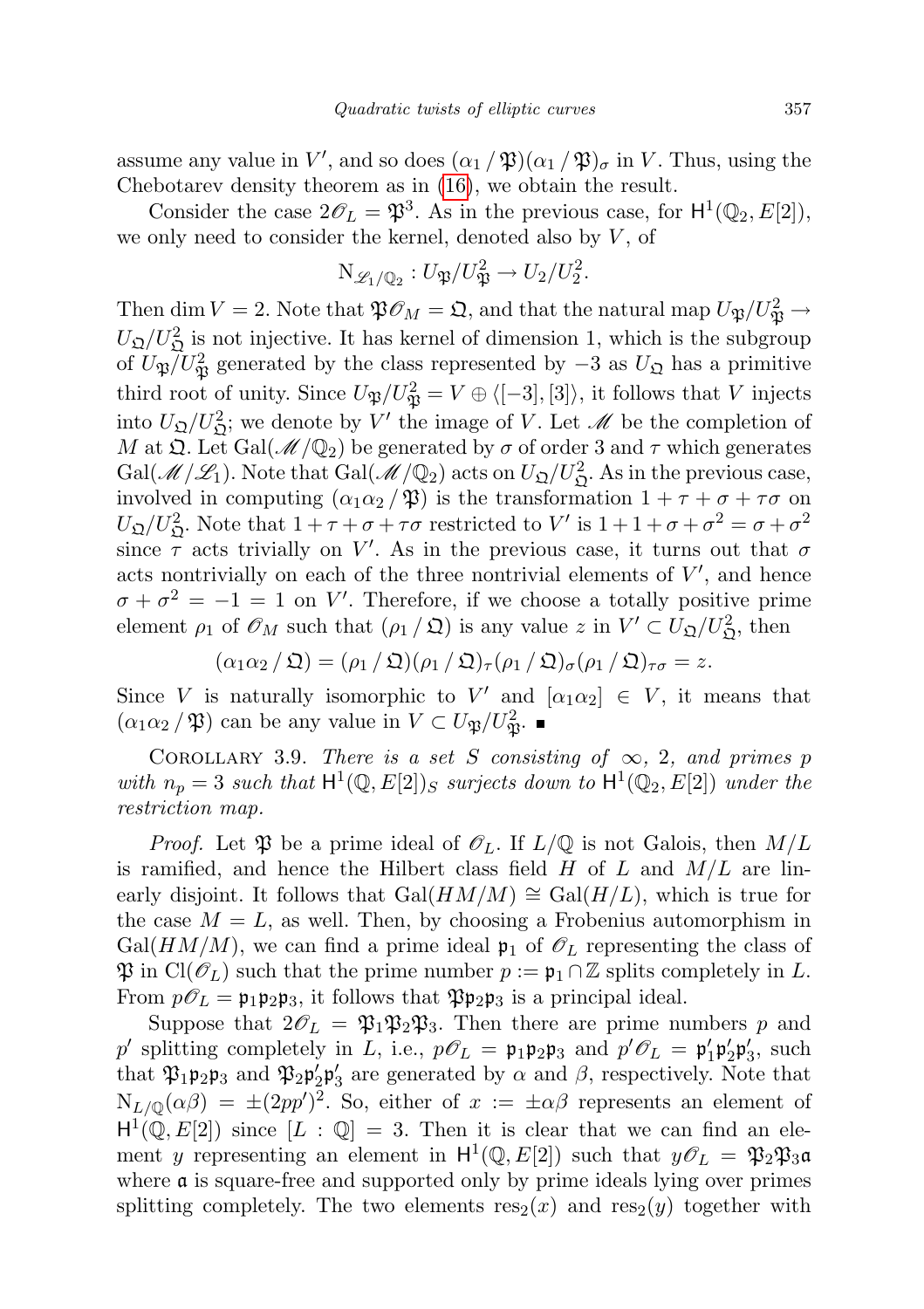$H^1(\mathbb{Q}_2, E[2])_0$  generate  $H^1(\mathbb{Q}_2, E[2])$ , and by the previous proposition, we get the result. The proof for the other cases of splitting of  $2\mathcal{O}_L$  is similar.

<span id="page-13-0"></span>**4. Proof.** We prove Theorem [1.1](#page-0-0) in this section. Let  $E$  and  $L$  be as in Section [2.](#page-1-0) From now on, when q is an odd prime number, we say that  $\text{Im }\delta_q$ is unramified if Im  $\delta_q$  is contained in  $H^1(\mathbb{Q}_q, E[2])_{\text{unr}} = L_q(\emptyset, 2)$ , and totally ramified if Im  $\delta_q$  contains no nontrivial elements of  $L_q(\emptyset, 2)$ . For example, if  $n_p = 3$ , then a subgroup  $\langle (pa, b), (c, pd) \rangle$  in  $\mathsf{H}^1(\mathbb{Q}_p, E[2])$  as identified in (9) is totally ramified where  $a, b, c, d$  are unit integers, while  $\langle (pa, b), (pc, d) \rangle$  is not totally ramified. Let S be the set consisting of 2,  $\infty$ , and places q of bad reduction of  $E/\mathbb{Q}$  such that q is ramified in L with  $n_q = 2$ . This set S depends only on  $L$ . In this section, our elliptic curve is replaced by its twists several times, but the set  $S$  is not replaced, and *fixed to be the one* just described here, once and for all. Let  $T_E$  be the set of places consisting of  $\infty$ , 2, and places p of bad reduction of E with  $n_p > 1$ , except for the odd primes  $q \in S$  such that Im  $\delta_q$  is unramified.

First, we shall argue that there is a quadratic twist  $E'$  with the following properties:

<span id="page-13-1"></span>PROPERTY 4.1.

- 1. E' has good reduction at odd places p with  $n_p = 2$  which are unramified in L, and Im  $\delta_p$  is totally ramified at odd places p of bad reduction with  $n_p = 3$ .
- 2. Cl(L)[2] is generated by prime ideals over primes p with  $n_p = 3$  at which  $E'$  has bad reduction.
- 3. Sel $^{(2)}(E')$  intersects  $H^1(\mathbb{Q}, E'[2])_S$  trivially.
- 4. As we apply the local conditions to  $\mathsf{H}^1(\mathbb{Q}, E'[2])_{T_{E'}}$  over  $\infty$ , 2, and all odd primes  $q \in S$ , the dimension drops by  $\varepsilon$  at  $\infty$ , and by 1 at odd primes  $q \in S$  if Im  $\delta_q$  is ramified.
- 5.  $H^1(\mathbb{Q}, E'[2])_{T_{E'}}$  surjects onto  $H^1(\mathbb{Q}_2, E'[2])$ .

Let us first show that if  $p$  is an odd prime number unramified in  $L$  such that  $n_p = 2$  then either E or the quadratic twist  $E_p$  has good reduction at p. Note that a twist  $E_D$  can be given by  $y^2 = x^3 + aD^2x + bD^3$ . Twisting by p, if necessary, we may assume that  $x^3 + ax + b = ((x - z_3))((x - z_3) (z_1 - z_3)((x - z_3) - (z_2 - z_3))$  where  $z_3 \in \mathbb{Q}_p$  is such that  $\text{ord}_{\mathfrak{B}}(z_1 - z_3) =$ ord $\mathfrak{g}(z_2 - z_3)$  is even where  $p\mathscr{O}_L = \mathfrak{P}\mathfrak{P}'$  and  $f(\mathfrak{P}/p) = 2$ . Then, changing the variables over  $\mathbb{Q}_p$ , we find a  $\mathbb{Z}_p$ -model  $y^2 = x(x - \alpha)(x - \beta)$  where  $(x - \alpha)(x - \beta)$  is an irreducible polynomial over  $\mathbb{Q}_p$ , and  $\alpha$  and  $\beta$  are unit integers. Since  $n_p = 2$ , the quadratic polynomial remains irreducible over  $\mathbb{F}_p$ , and hence it has good reduction at p. If  $n_p = 3$ , then either E or the twist  $E_D$  with  $D = p$  has a totally ramified local coboundary image at p. This can be easily shown by considering the cases of the triples of parities of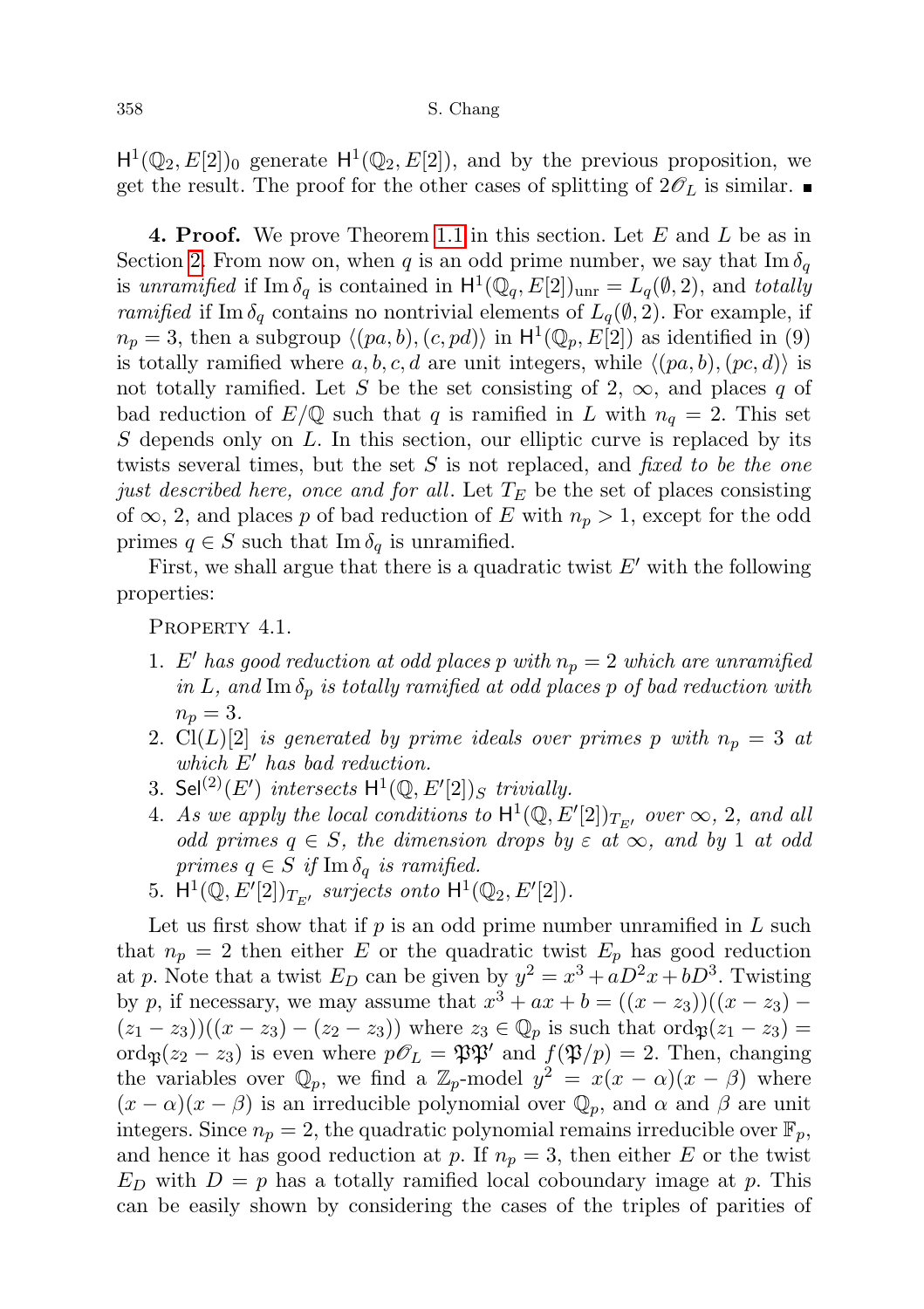$\text{ord}_p(z_1 - z_2)$ ,  $\text{ord}_p(z_2 - z_3)$ , and  $\text{ord}_p(z_3 - z_1)$  and using Lemma [2.1.](#page-4-3) So, let us assume without loss of generality Property [4.1.](#page-13-1)1.

Note that we may as well assume that  $Cl(L)[2]$  is generated by prime ideals  $\mathfrak P$  dividing primes p with  $n_p = 3$  at which E has bad reduction. We always have such primes  $p$  as argued in the proof of Corollary [3.9,](#page-12-0) and after twisting  $E$  with the product of these primes  $p$ , it has Property [4.1.](#page-13-1)2.

Let x be an element of  $\mathscr{O}_L$  representing a nontrivial element in  $H^1(\mathbb{Q}, E[2])$ . Then  $L(\sqrt{x})$  is linearly disjoint with M over L since  $M =$  $L(\sqrt{\Delta})$  with  $\Delta \in \mathbb{Q}$ . Using the Chebotarev density theorem and the nontrivial automorphism in  $Gal(LM(\sqrt{x})/M)$ , we can find a prime p splitting completely in L, i.e.,  $p\mathscr{O}_L = \mathfrak{P}_1 \mathfrak{P}_2 \mathfrak{P}_3$ , such that  $(x / \mathfrak{P}_1) = -1$ . Recall that given an elliptic curve  $E/\mathbb{Q}$ , we denote by  $S_E$  the set of 2,  $\infty$ , and places p of bad reduction of  $E/\mathbb{Q}$  with  $n_p > 1$ . Since  $H^1(\mathbb{Q}, E[2])_S$  is finite, we can find k distinct prime numbers  $p \notin S_E$  with  $n_p = 3$ , where  $k = # \mathsf{H}^1(\mathbb{Q}, E[2])_S - 1$ , such that each nontrivial element  $z \in H^1(\mathbb{Q}, E[2])$  represented by an element x of  $L^*$  is a nonsquare unit integer in some  $L_p$ . Let D be the product of these  $k$  primes. Then, by Lemma [2.1,](#page-4-3) the local coboundary images of  $E_D$  at these primes p are totally ramified, and each nontrivial element z of  $H^1(\mathbb{Q}, E[2])_S$  is mapped to a nontrivial element of  $H^1(\mathbb{Q}_p, E_D[2])_{unr}$  at some of these primes  $p$  as illustrated in Figure 1,





where Im  $\delta_p^D$  denotes the image of the local coboundary map at p for  $E_D$ . Hence,  $\mathsf{Sel}^{(2)}(E_D)$  intersects  $\mathsf{H}^1(\mathbb{Q}, E[2])_S$  trivially; see Property [4.1.](#page-13-1)3. In particular,  $\mathsf{Sel}^{(2)}(E_D)$  does not contain an element represented by  $x \in L^*$ such that  $x\mathcal{O}_L$  is a square. Thus, we can assume that if  $x \in \mathcal{O}_L$  represents an element in  $\mathsf{Sel}^{(2)}(E)$ , then the square-free part of  $x\mathcal{O}_L$  is necessarily supported by a prime ideal outside  $S$ .

Let us recall Lemma [3.4,](#page-8-0) Lemma [3.5,](#page-9-1) [\(16\)](#page-8-1), and Remark [3.6.](#page-9-2) Given an odd ramified prime q with  $n_q = 2$  and  $q\mathcal{O}_L = \mathfrak{P}_1^2 \mathfrak{P}_2$ , we can find a prime number p such that  $(\alpha_1\alpha_2/\mathfrak{P}_1) = -1$ , and  $(\alpha_1\alpha_2/\mathfrak{P}) = 1$  for all other places  $\mathfrak{P}$ lying over 2,  $\infty$  or a prime number r of bad reduction of E with  $n_r > 1$  where  $\alpha_1$  and  $\alpha_2$  are as defined in Lemmas [3.4](#page-8-0) and [3.5.](#page-9-1) For each of these primes q, let  $p_q$  denote the prime number p, and we renew our elliptic curve E with the twist  $E_D$  where D is the product of the  $p_q$ 's. Then, as we apply the local conditions at odd primes  $q \in S$  to  $H^1(\mathbb{Q}, E[2])_{S_E}$ , some elements  $\alpha_1 \alpha_2$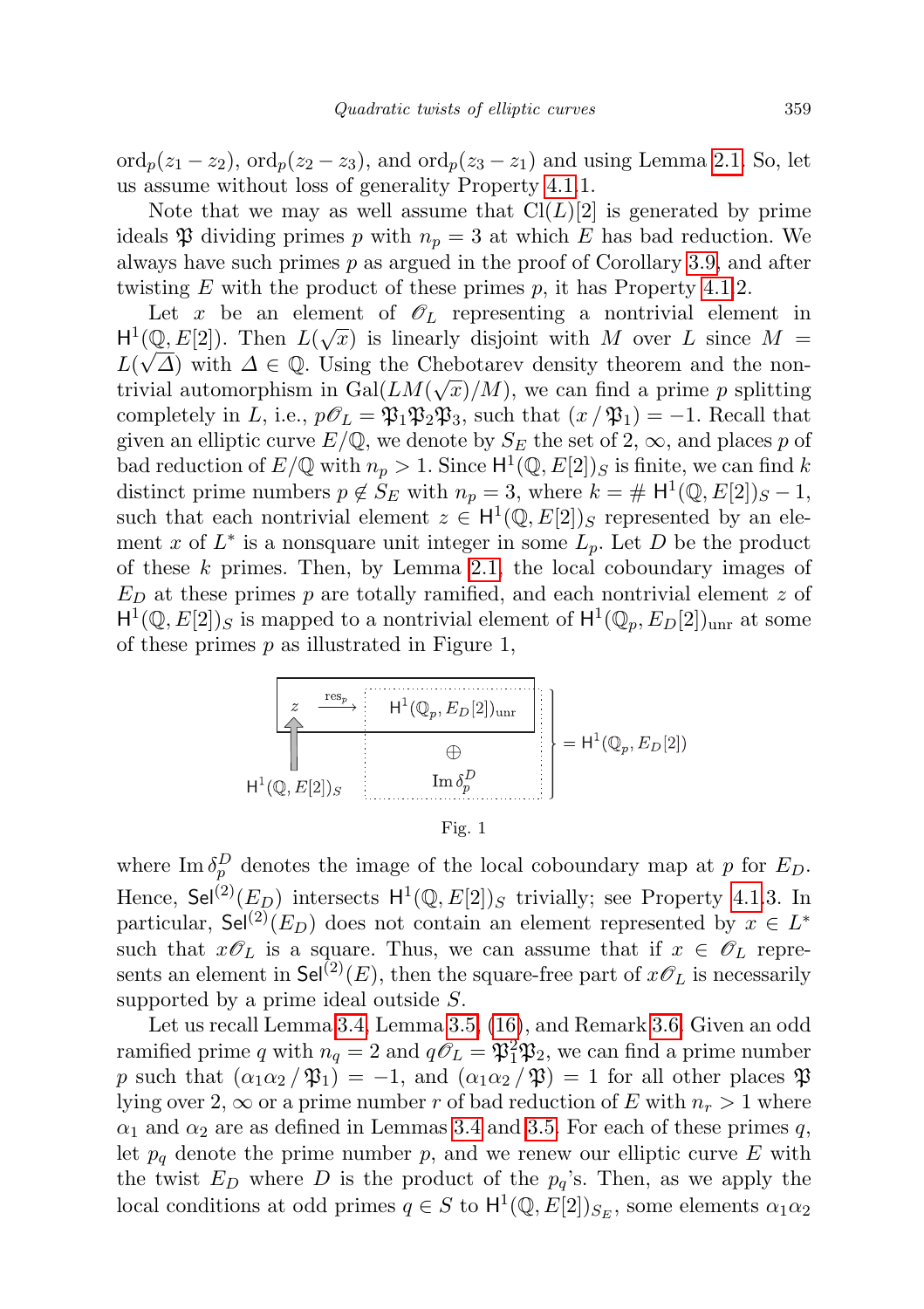of  $H^1(\mathbb{Q}, E_D[2])$  are mapped to the nontrivial element of  $H^1(\mathbb{Q}_q, E[2])$ <sub>unr</sub> under res<sub>q</sub> as in Figure 1, and hence at odd primes  $q \in S$ , the dimension drops by 1 if Im  $\delta_q$  is (totally) ramified; see [\(7\)](#page-3-1) and Property [4.1.](#page-13-1)4. This twisting step possibly changes the local coboundary images everywhere, but satisfied are the properties which are discussed in the previous paragraphs, and stated in Property [4.1](#page-13-1) as the first three items. Note that Property [4.1.](#page-13-1)3 remains true since after twisting,  $\text{Im } \delta_q^D$  may be different from  $\text{Im } \delta_p$ , but remains totally ramified. If Im  $\delta_q$  is unramified when  $q \in S$  is odd, then Im  $\delta_q = \langle (a) \rangle$  where a is a unit integer of  $\mathbb{Q}_q$ , and no elements in  $H^1(\mathbb{Q}, E[2])$ which are ramified at q will be mapped to Im  $\delta_q$  under res<sub>q</sub>. This means that, to compute  $\mathsf{Sel}^{(2)}(E)$ , we may apply the local conditions to  $\mathsf{H}^1(\mathbb{Q}, E[2])_{T_E}$ . Since Cl(L)[2] is generated by prime ideals over primes p with  $n_p = 3$ , at which  $E$  has bad reduction, by  $(8)$ , we have

$$
\dim \mathsf{H}^1(\mathbb{Q}, E[2])_{T_E} = \dim \mathsf{H}^1(\mathbb{Q}, E)_{S_E} - \#(S_E \setminus T_E).
$$

More importantly, since the  $\alpha_i \alpha_j$  defined in this paragraph are still contained in  $H^1(\mathbb{Q}, E)_{T_E}$ , the fourth item in Property [4.1](#page-13-1) is satisfied for odd primes  $q \in S \cap T_E$ . By Remark [3.6,](#page-9-2) when L has three real embeddings, we have a version of Lemmas [3.4](#page-8-0) and [3.5](#page-9-1) for  $q = \infty$ , and can find a prime number  $p_{\infty}$  such that  $\langle \alpha_1 \alpha_2 \rangle \to H^1(\mathbb{R}, E[2])$  is surjective. By Corollary [3.9,](#page-12-0) we may assume Property [4.1.](#page-13-1)5.

We shall show that if (E satisfies Property [4.1,](#page-13-1) and) dim  $\mathsf{Sel}^{(2)}(E) \geq 2$ , then dim  $\mathsf{Sel}^{(2)}(E_D) < \dim \mathsf{Sel}^{(2)}(E)$  for some D. Suppose that  $\dim \mathsf{Sel}^{(2)}(E)$  $\geq$  2. Then, by Property [4.1.](#page-13-1)3, the subgroup Sel<sup>(2)</sup>(E) contains two elements represented by x and y in  $L^*$  such that the square-free part of each  $x\mathcal{O}_L$ and  $y\mathscr{O}_L$  is supported by ideals lying over splitting primes  $q_1$  and  $q_2$  outside S, which are not necessarily distinct. To compute  $\mathsf{Sel}^{(2)}(E)$ , we shall apply to  $H^1(\mathbb{Q}, E[2])_{T_E}$  the local conditions at  $q \in S$  first, and then at the remaining places, in an order such that the local conditions at  $q_1$  and  $q_2$  are applied at the very end as shown in [\(17\)](#page-15-0). Recall from Section [2](#page-1-0) the definition of  $W_k$ 's:

<span id="page-15-0"></span>(17) 
$$
H^{1}(\mathbb{Q}, E[2])_{T_E} \xleftarrow{\text{incl}} W_0 \xleftarrow{\text{incl}} \cdots \xleftarrow{\text{incl}} W_{n-1} \xleftarrow{\text{incl}} W_n = \text{Sel}^{(2)}(E).
$$
\n
$$
\text{Im} \delta_{\infty} \qquad \qquad \text{Im} \delta_{q_1} \qquad \text{Im} \delta_{q_2}
$$

Of course, the value of dim  $\mathsf{Sel}^{(2)}(E)$  does not depend on the order we apply local conditions, but we use this order to make our later argument work. Note that by Property [4.1.](#page-13-1)4–5, there must be a place  $q^* \in S_E$  with  $n_{q^*} = 3$  at which the dimension does not drop by 2 as we apply the local conditions in an order described above; otherwise, dim  $\mathsf{Sel}^{(2)}(E)$  would be zero.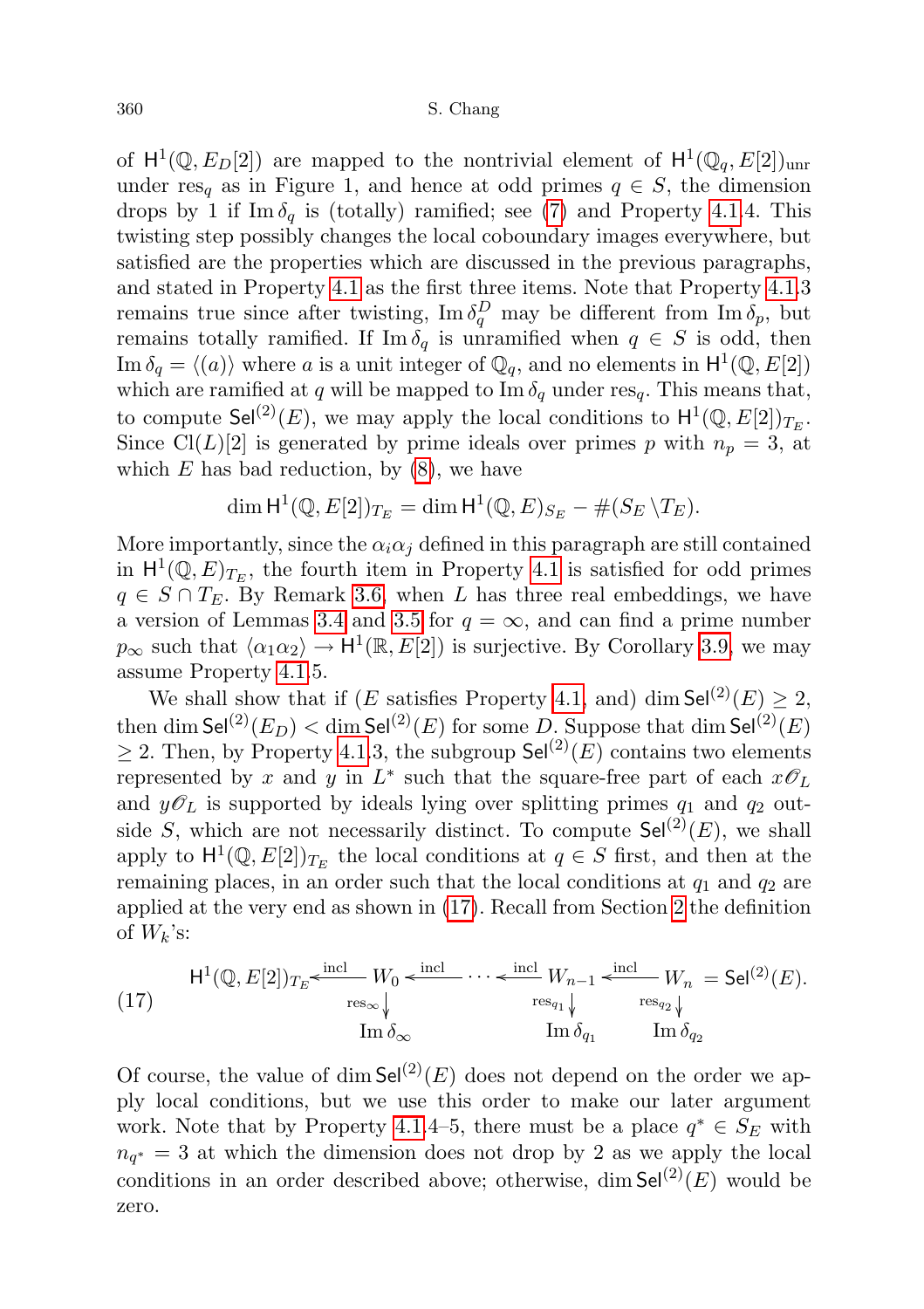<span id="page-16-3"></span>LEMMA 4.2. Suppose that dim Sel<sup>(2)</sup>(E)  $\geq$  2. Then there are x and y in Sel<sup>(2)</sup>(E) and  $q_1$  and  $q_2$  outside S with  $q_1\mathscr{O}_L = \mathfrak{P}_1\mathfrak{P}_2\mathfrak{P}_3$  and  $q_2\mathscr{O}_L =$  $\tilde{\mathfrak{P}}_1 \tilde{\mathfrak{P}}_2 \tilde{\mathfrak{P}}_3$  such that  $q^* = q_2$ , or  $q^*$  is not equal to  $q_1$  or  $q_2$ , and that

<span id="page-16-0"></span>(18) 
$$
x\mathscr{O}_L = \mathfrak{P}_1 \mathfrak{P}_2(\tilde{\mathfrak{P}}_1^{d_1} \tilde{\mathfrak{P}}_2^{d_2} \tilde{\mathfrak{P}}_3^{d_3}) \mathfrak{a}_x \mathfrak{b}_x^2, \qquad y\mathscr{O}_L = \tilde{\mathfrak{P}}_1 \tilde{\mathfrak{P}}_2(\mathfrak{P}_1^{e_1} \mathfrak{P}_2^{e_2} \mathfrak{P}_3^{e_3}) \mathfrak{a}_y \mathfrak{b}_y^2,
$$

where  $\mathfrak{a}_x$  and  $\mathfrak{a}_y$  are square-free ideals,  $d_i$  and  $e_i$  are 0 or 1,  $\sum d_i \equiv \sum e_i \equiv 0$ mod 2,  $d_1d_2 \neq 1$ , and  $e_1e_2 \neq 1$ , or

<span id="page-16-1"></span>(19) 
$$
x\mathscr{O}_L = \mathfrak{P}_1 \mathfrak{P}_2 \mathfrak{a}_x \mathfrak{b}_x^2, \quad y\mathscr{O}_L = \mathfrak{P}_2 \mathfrak{P}_3 \mathfrak{a}_y \mathfrak{b}_y^2,
$$

where  $a_x$  and  $a_y$  are square-free ideals supported by S.

*Proof.* Let us prove the assertion that  $q^* = q_2$ , or  $q^*$  is not equal to  $q_1$ or  $q_2$ . Suppose that  $q^* = q_1$  and  $q_1 \neq q_2$ . This means that the dimension drops by 2 at all places prior to  $q_1$  and  $q_2$ ; otherwise, we could choose  $q^*$  not equal to  $q_1$  or  $q_2$ . Note that if dim  $W_{n-1} - \dim W_n < 2$ , then we can choose  $q^* = q_2$ , and we are done. So, assume that dim  $W_{n-1}$  – dim  $W_n = 2$ , which means  $\operatorname{res}_{q_2}(W_{n-1}) = V \oplus T$  where V is the maximal subgroup contained in Im  $\delta_{q_2}$  and dim  $T = 2$ . Note that since  $W_{n-1} \subset W_{n-2}$ , we have  $res_{q_2}(W_{n-1}) \subset$  $res_{q_2}(W_{n-2})$ . This means that if we apply the local condition at  $q_2$  earlier than at  $q_1$ , then  $V \oplus T \subset \text{res}_{q_2}(W_{n-2})$ , and hence the dimension of  $W_{n-2}$ drops by 2 after applying the local condition at  $q_2$ . Thus,  $q^* = q_1$  must be the case. So, we may assume that the local conditions at  $q_1$  are applied first, and  $q^* = q_2$ .

Suppose that we can choose  $q_1 \neq q_2$ , so we have the factorization in [\(18\)](#page-16-0). If for all such  $q_1$  and  $q_2$ , we have  $d_1d_2 = 1$  and  $e_1e_2 = 1$ , then we must have  $xy \in H^1(\mathbb{Q}, E[2])_S$ , which contradicts Property [4.1.](#page-13-1)3. So, we have  $d_1 d_2 \neq 1$ or  $e_1e_2 \neq 1$  for some choice of distinct  $q_1$  and  $q_2$ . Suppose that  $d_1d_2 = 1$  and  $e_1e_2 \neq 1$ . Then

$$
xy\mathscr{O}_L = \mathfrak{P}_1^{e_1+1}\mathfrak{P}_2^{e_2+1}\mathfrak{P}_3^{e_3}\mathfrak{a}_x\mathfrak{a}_y\mathfrak{b}_x^2\mathfrak{b}_y^2, \quad y\mathscr{O}_L = \tilde{\mathfrak{P}}_1\tilde{\mathfrak{P}}_2(\mathfrak{P}_1^{e_1}\mathfrak{P}_2^{e_2}\mathfrak{P}_3^{e_3})\mathfrak{a}_y\mathfrak{b}_y^2.
$$

If  $x' = xy$  and  $y' = y$ , then for all possibilities of  $e_1$ ,  $e_2$ , and  $e_3$ , the factorization of  $x'$  and  $y'$  satisfies the conditions stated for [\(18\)](#page-16-0).

It is clear that if we cannot choose distinct  $q_1$  and  $q_2$ , then [\(19\)](#page-16-1) must be the case.  $\blacksquare$ 

Our goal here is to find a prime number p with  $p\mathscr{O}_L = \alpha_1 \alpha_2 \alpha_3 \mathscr{O}_L$  such that Property [4.3](#page-16-2) below is satisfied:

<span id="page-16-2"></span>PROPERTY 4.3.

- 1.  $\langle \alpha_1 \alpha_2, \alpha_2 \alpha_3 \rangle \rightarrow H^1(\mathbb{Q}_{q^*}, E[2])_{unr}$  is surjective.
- 2.  $\langle x, y \rangle \rightarrow H^1(\mathbb{Q}_p, E[2])$ <sub>unr</sub> is surjective.
- 3.  $\langle \alpha_1 \alpha_2, \alpha_2 \alpha_3 \rangle \rightarrow H^1(\mathbb{Q}_q, E[2])$  is the trivial map for all other places q in  $S_E$ .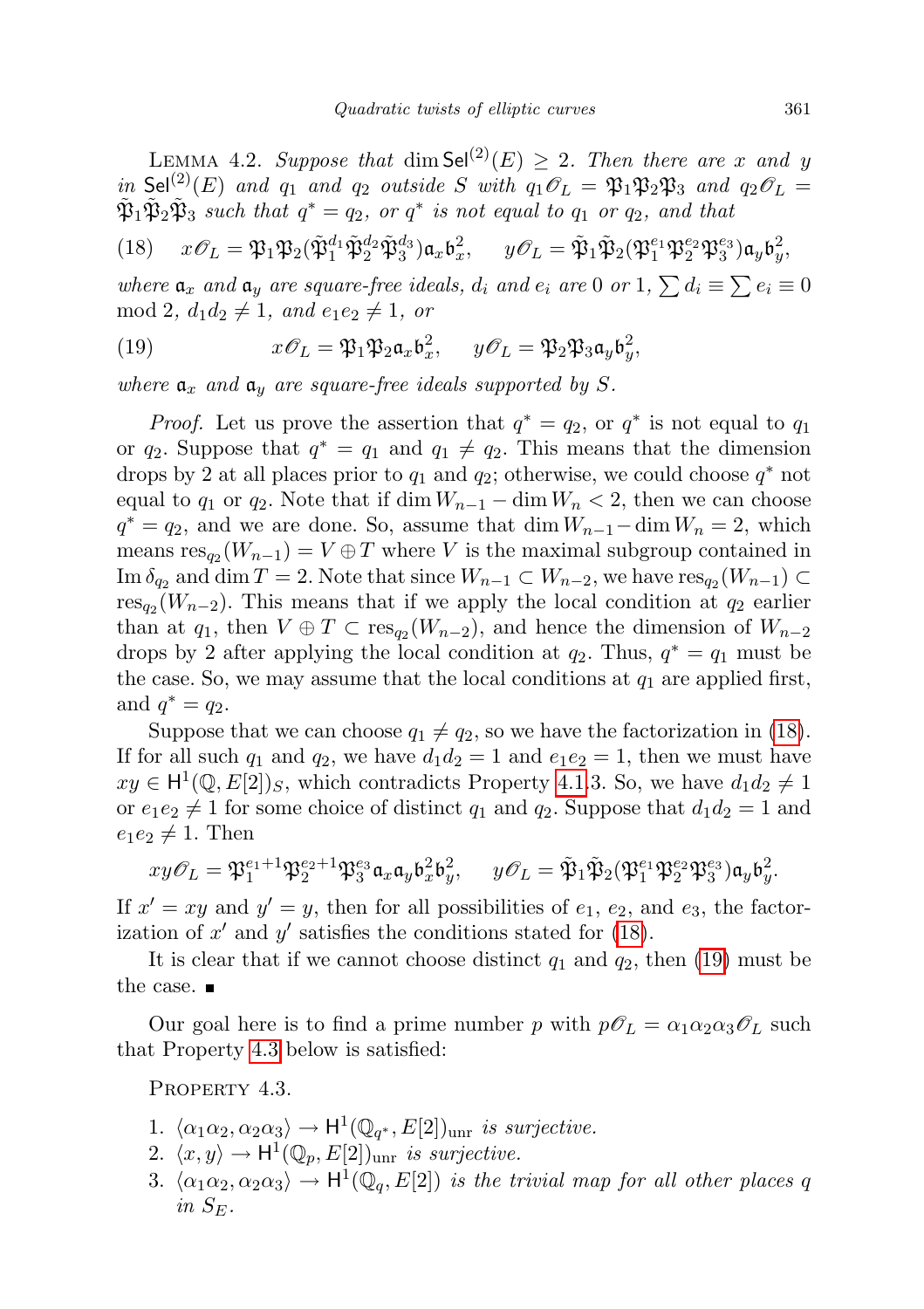#### 362 S. Chang

Using this prime p, we will find a twist such that dim  $\mathsf{Sel}^{(2)}(E_D)$  < dim Sel $^{(2)}(E)$ .

By Lemma [4.2,](#page-16-3) we have the following possibilities: (a)  $q_1$ ,  $q_2$ , and  $q^*$  are all distinct; (b)  $q_1 \neq q_2 = q^*$ ; (c)  $q_1 = q_2 = q^*$ ; (d)  $q_1 = q_2 \neq q^*$ . Since the proofs of (a) and (b), and of (c) and (d) are very similar to each other, we present the proofs of (a) and (c) in this paper.

Suppose that  $L/\mathbb{Q}$  is not Galois. Let us consider the case that  $q_1 = q_2$  $= q^*$ . By Lemma [4.2,](#page-16-3) we have the factorization [\(19\)](#page-16-1). We claim that there are prime elements  $\alpha_i$  of  $\mathscr{O}_L$  for  $i = 1, 2, 3$  lying over a prime p such that  $\alpha_i \alpha_j$ 's represent elements in  $H^1(\mathbb{Q}, E[2])$ , and

$$
(20) \qquad \qquad (\alpha_i \alpha_j / \mathfrak{P}) = 1
$$

for all places  $\mathfrak P$  dividing places contained in  $S_E$ , not equal to  $q^*$ , and

<span id="page-17-1"></span>(21) 
$$
(\alpha_1 \alpha_2 / \mathfrak{P}_1) = -1, \quad (\alpha_2 \alpha_3 / \mathfrak{P}_1) = 1,
$$

$$
(\alpha_1 \alpha_2 / \mathfrak{P}_2) = 1, \quad (\alpha_2 \alpha_3 / \mathfrak{P}_2) = -1.
$$

By Lemma [3.4,](#page-8-0)

<span id="page-17-0"></span>
$$
(\alpha_2\alpha_3/\mathfrak{P}_1) = (\alpha_2/\mathfrak{P}_1)(\alpha_2/\mathfrak{P}_3)(\alpha_1/\mathfrak{P}_1)(\alpha_2/\mathfrak{P}_2),
$$
  

$$
(\alpha_2\alpha_3/\mathfrak{P}_2) = (\alpha_2/\mathfrak{P}_2)(\alpha_2/\mathfrak{P}_1)(\alpha_1/\mathfrak{P}_2)(\alpha_2/\mathfrak{P}_3).
$$

Recall from Remark [3.6](#page-9-2) the (only) constraint on the values of Legendre symbols above, and use the Chebotarev density theorem as in [\(16\)](#page-8-1) to choose a totally positive prime element  $\rho_1$  such that  $(\alpha_1 / \mathfrak{P}_1) = -1$ ,  $(\alpha_2 / \mathfrak{P}_3) = -1$ ,  $(\alpha_i / \mathfrak{B}_i) = 1$  for all other pairs  $(i, j)$ , and  $(\rho_1 / \mathfrak{B}) = 1$  for all places  $\mathfrak{P}$  dividing places contained in  $S_E$  not equal to  $q^*$ , so that [\(20\)](#page-17-0) and [\(21\)](#page-17-1) are satisfied. Then, by Lemma [3.4,](#page-8-0) and the reciprocity law (Lemma [3.7\)](#page-9-0), we have

<span id="page-17-4"></span><span id="page-17-2"></span>(22) 
$$
(x/\alpha_1) = (x/\rho_1) = \prod_{\mathfrak{Q}|\mathfrak{m}_x} (\rho_1/\mathfrak{Q}) = \prod_{\mathfrak{Q}|\mathfrak{P}_1\mathfrak{P}_2\mathscr{O}_M} (\rho_1/\mathfrak{Q})
$$

$$
= (\rho_1/\mathfrak{Q}_1)(\rho_1/\tau\mathfrak{Q}_1)(\rho_1/\mathfrak{Q}_2)(\rho_1/\tau\mathfrak{Q}_2)
$$

$$
= (\alpha_1/\mathfrak{P}_1)(\alpha_1/\mathfrak{P}_2) = -1,
$$

$$
(23) 
$$
(x/\alpha_2) = (x/\rho_2) = \prod_{\mathfrak{Q}|\mathfrak{m}_x} (\rho_2/\mathfrak{Q}) = \prod_{\mathfrak{Q}|\mathfrak{P}_1\mathfrak{P}_2\mathscr{O}_M} (\rho_2/\mathfrak{Q})
$$

$$
= \prod_{\mathfrak{Q}|\mathfrak{P}_1\mathfrak{P}_2\mathscr{O}_M} (\rho_1/\sigma^2\mathfrak{Q})
$$

$$
= (\rho_1/\mathfrak{Q}_3)(\rho_1/\tau\mathfrak{Q}_2)(\rho_1/\mathfrak{Q}_1)(\rho_1/\tau\mathfrak{Q}_3)
$$

$$
= (\alpha_2/\mathfrak{P}_1)(\alpha_2/\mathfrak{P}_2) = 1.
$$
$$

Similarly, we find

<span id="page-17-3"></span>(24) 
$$
(y/\alpha_1) = (\alpha_1/\mathfrak{P}_2)(\alpha_1/\mathfrak{P}_3) = 1, (y/\alpha_2) = (\alpha_2/\mathfrak{P}_2)(\alpha_2/\mathfrak{P}_3) = -1.
$$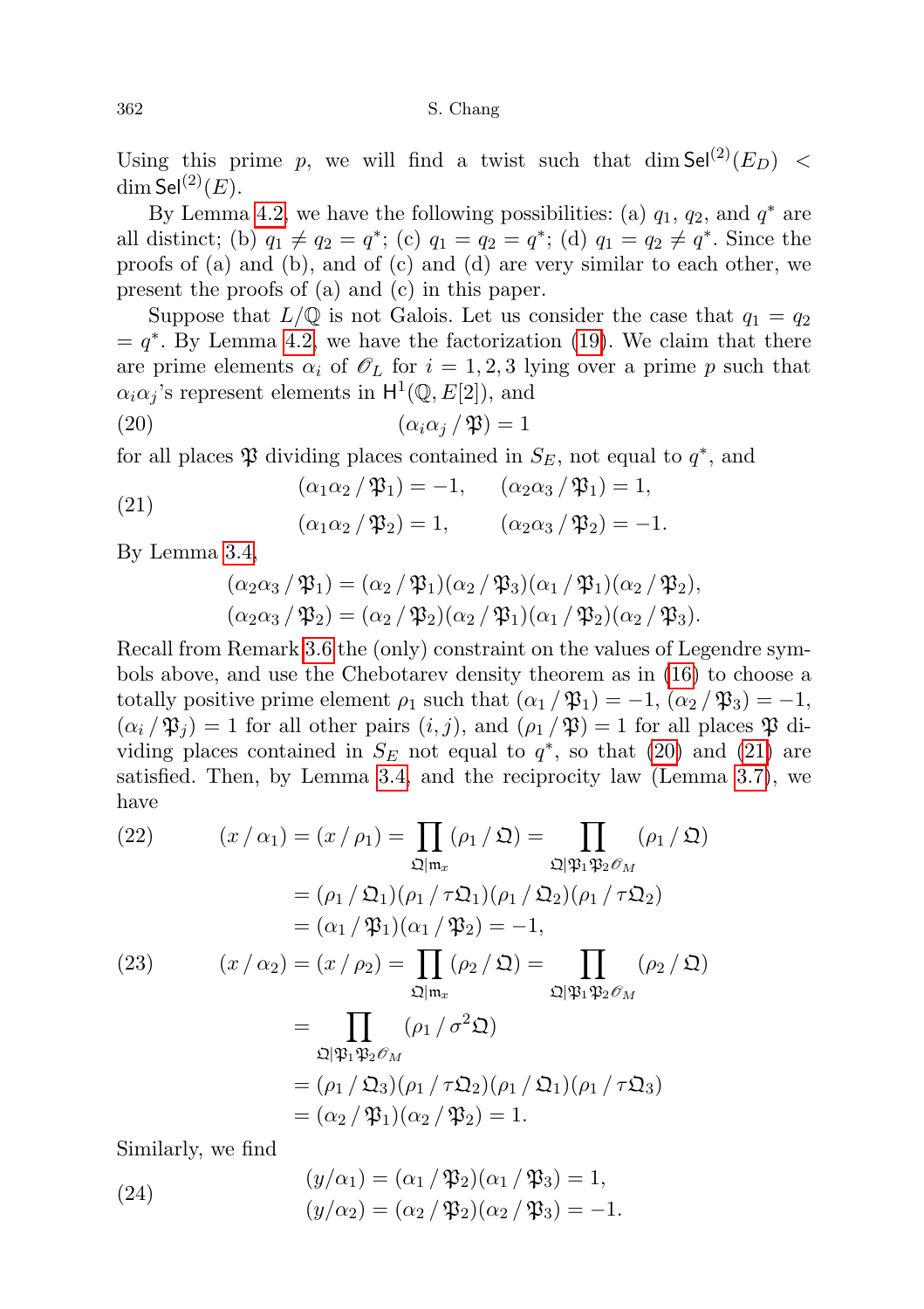Let us consider the case that  $q^*$ ,  $q_1$ , and  $q_2$  are all distinct. Let  $q^* \mathscr{O}_L =$  $\mathfrak{P}_1^*\mathfrak{P}_2^*\mathfrak{P}_3^*$  be the factorization into prime ideals. By Lemma [4.2,](#page-16-3) we may assume

$$
x\mathscr{O}_L = \mathfrak{P}_1 \mathfrak{P}_2(\tilde{\mathfrak{P}}_1^{d_1} \tilde{\mathfrak{P}}_2^{d_2} \tilde{\mathfrak{P}}_3^{d_3})((\mathfrak{P}_1^*)^{s_1} (\mathfrak{P}_2^*)^{s_2} (\mathfrak{P}_3^*)^{s_3}) \mathfrak{a}_x \mathfrak{b}_x^2, y\mathscr{O}_L = \tilde{\mathfrak{P}}_1 \tilde{\mathfrak{P}}_2 (\mathfrak{P}_1^{e_1} \mathfrak{P}_2^{e_2} \mathfrak{P}_3^{e_3})((\mathfrak{P}_1^*)^{t_1} (\mathfrak{P}_2^*)^{t_2} (\mathfrak{P}_3^*)^{t_3}) \mathfrak{a}_y \mathfrak{b}_y^2
$$

where  $\sum d_i \equiv \sum e_i \equiv \sum s_i \equiv \sum t_i \equiv 0 \mod 2$ , and  $d_1d_2 \neq 1$  and  $e_1e_2 \neq 1$ . Let  $T_{ij} := (\alpha_i/\mathfrak{P}_j)$ ,  $\tilde{T}_{ij} := (\alpha_i/\tilde{\mathfrak{P}}_j)$ , and  $T_{ij}^* := (\alpha_i/\mathfrak{P}_j^*)$ . Then, as in  $(22)–(24)$  $(22)–(24)$  $(22)–(24)$ , we have

<span id="page-18-0"></span>(25)  
\n
$$
(x / \alpha_1) = T_{11} T_{12} (\tilde{T}_{11}^{d_1} \tilde{T}_{12}^{d_2} \tilde{T}_{13}^{d_3}) ((T_{11}^*)^{s_1} (T_{12}^*)^{s_2} (T_{13}^*)^{s_3}),
$$
\n
$$
(x / \alpha_2) = T_{21} T_{22} (\tilde{T}_{21}^{d_1} \tilde{T}_{22}^{d_2} \tilde{T}_{23}^{d_3}) ((T_{21}^*)^{s_1} (T_{22}^*)^{s_2} (T_{23}^*)^{s_3}),
$$
\n
$$
(y / \alpha_1) = \tilde{T}_{11} \tilde{T}_{12} (T_{11}^{e_1} T_{12}^{e_2} T_{13}^{e_3}) ((T_{11}^*)^{t_1} (T_{12}^*)^{t_2} (T_{13}^*)^{t_3}),
$$
\n
$$
(y / \alpha_2) = \tilde{T}_{21} \tilde{T}_{22} (T_{21}^{e_1} T_{22}^{e_2} T_{23}^{e_3}) ((T_{21}^*)^{t_1} (T_{22}^*)^{t_2} (T_{23}^*)^{t_3}).
$$

Recall that [\(21\)](#page-17-1) describes the map  $\langle \alpha_1 \alpha_2, \alpha_2 \alpha_3 \rangle \to H^1(\mathbb{Q}_{q^*}, E[2])_{unr}$ , and it is clear that there are values of  $T_{ij}^*$  such that this map is surjective. Now, with these values, let us treat  $T_{ij}^*$  as constants in the above system where  $T_{ij}$ and  $\tilde{T}_{ij}$  are variables. If all  $d_i$  and  $e_j$  are zeros, then the above system has rank 4. If all  $e_i$  are zeros, but some  $d_i$  is not, then it is clear that the system has rank 4. Say  $e_1 = 0$ , and  $e_2 = e_3 = 1$ , and treat  $\tilde{T}_{ij}$  as constants. Then the rank of the system is greater than or equal to the rank of the vectors

## $T_{11}T_{12}$ ,  $T_{21}T_{22}$ ,  $T_{12}T_{13}$ ,  $T_{22}T_{23}$

where  $T_{22}T_{23} = T_{11}T_{12}T_{13}T_{21}$ , and the five variables  $T_{ij} \neq T_{23}$  are free. The set of these four vectors has rank 4. Similarly, when  $e_2 = 0$  and  $e_1 = e_3 = 1$ , it turns out that the system has rank 4. This proves that we could choose p such that  $\langle x, y \rangle \to \mathsf{H}^1(\mathbb{Q}_p, E[2])_{\text{unr}}$  is surjective.

The case that  $L/\mathbb{Q}$  is Galois can be handled in a similar way. In fact, we considered the system [\(25\)](#page-18-0) to compute the image of  $\langle x, y \rangle$  under the restriction map at p in  $\mathbb{F}_2 \times \mathbb{F}_2 \cong H^1(\mathbb{Q}_p, E_D[2])_{\text{unr}}$ . For the Galois case, we have only three free variables  $T_{11}$ ,  $T_{12}$ , and  $T_{13}$  (see Lemma [3.5\)](#page-9-1). For the case  $q_1 = q_2 = q^*$ , as in [\(25\)](#page-18-0), the restriction map at p is given by

$$
((x / \alpha_1), (x / \alpha_2)) = (T_{11}T_{12}, T_{21}T_{22}),
$$
  

$$
((y / \alpha_1), (y / \alpha_2)) = (T_{12}T_{13}, T_{22}T_{23})
$$

where  $T_{21} = T_{13}$ ,  $T_{22} = T_{11}$ , and  $T_{23} = T_{12}$ . By a similar analysis to that in the non-Galois case, it turns out that for all cases, with these three free variables for each prime, the restriction map at  $p$  is surjective.

Suppose we have Property [4.3.](#page-16-2) Recall that we chose  $\rho_1$  using [\(14\)](#page-7-2) in Section [3,](#page-5-0) which determined the  $\alpha_i$ 's above. Note that using a higher power modulus  $\mathfrak{m}$  in [\(14\)](#page-7-2), we can choose  $\rho_1$  which yields the  $\alpha_i$ 's with the same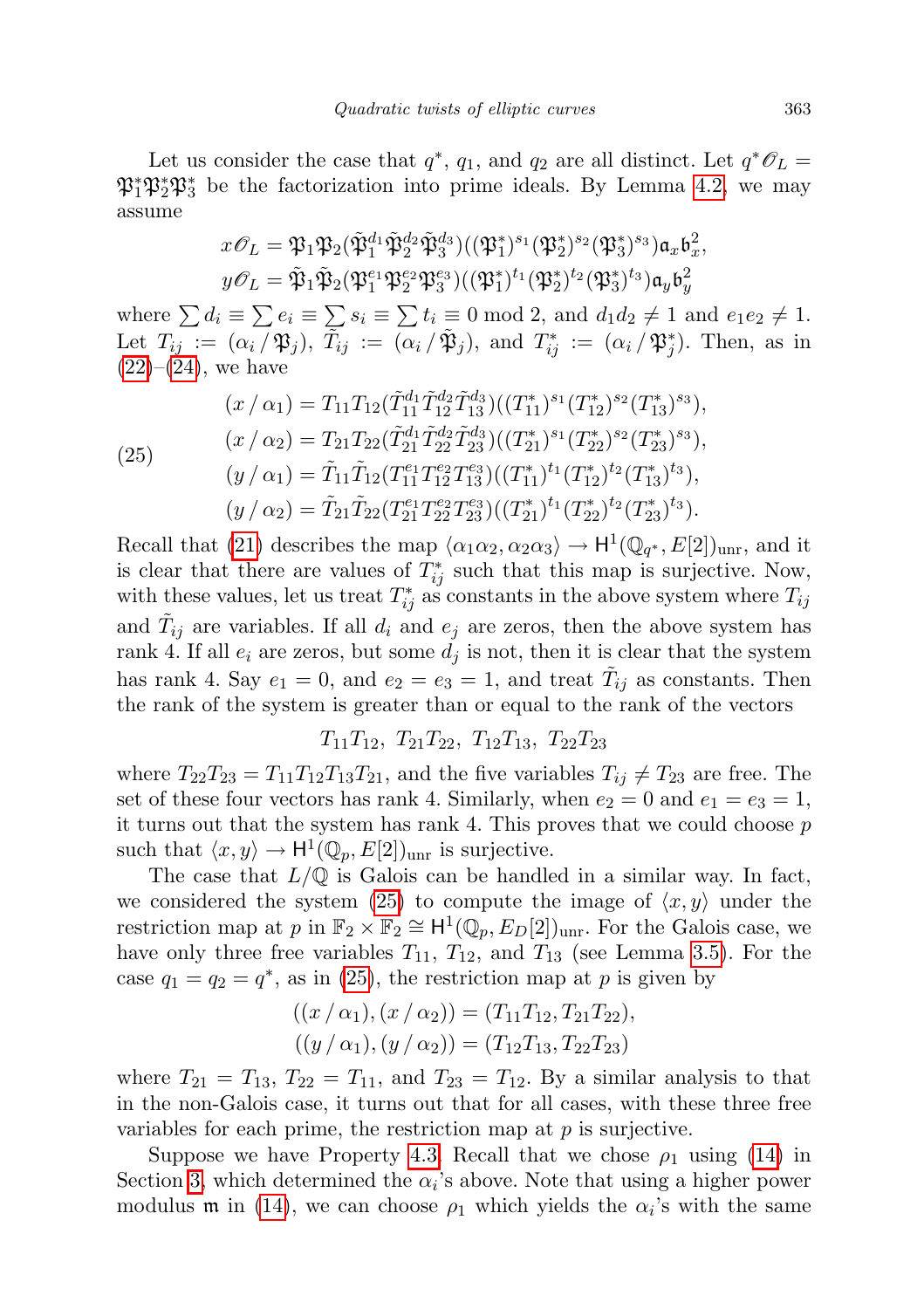property given above. Let  $K' = M(\sqrt{q} : q < \infty, q \in S)$ . Then, using a modulus  $m$  of high exponents, we may assume that  $K'$  is contained in the ray class field  $R_{\rm m}$  of M mod  $\mathfrak{m}$ . Recall that we choose  $\rho_1$  in  $M_{\rm m}/M_{\rm m,1}$  such that  $\rho_1 \equiv^* 1 \mod \mathfrak{m}'$  where  $\mathfrak{m}'$  is the "greatest divisor" of  $\mathfrak{m}$  supported only by S as in [\(20\)](#page-17-0). As p denotes the rational prime over which  $\rho_1$  lies, Frob $(\rho_1)$ in Gal $(R_m/M)$  restricts trivially to  $K'/M$ , i.e., p splits completely in  $K'$ , which means that  $(q/p) = 1$  for all finite primes  $q \in S$ . Since  $2 \in S$ , we have  $p \equiv 1 \mod 8$ , and hence  $\left(\frac{p}{q}\right) = 1$  for all finite primes  $q \in S$ . Then, by Lemma [3.1,](#page-6-0) there is an inert prime  $D_0$  such that for all finite primes  $r \in S_E$ , we have  $(p/r) = (D_0/r)$ , i.e.,  $(pD_0/r) = 1$ . Now let  $D = pD_0$ . Then, at each r contained in  $S_E$ , the local coboundary image of  $E_D$  is equal to that of E at r (see [\[1,](#page-21-0) Proposition 2.5]). Let  $T_{E_D}$  be  $T_E \cup \{p\}$ . Then  $\dim H^1(\mathbb{Q}, E[2])_{T_E} + 2 = \dim H^1(\mathbb{Q}, E_D[2])_{T_{E_D}}$ , and the following diagram illustrates the computation of  $\mathsf{Sel}^{(2)}(E_D)$ :

<span id="page-19-0"></span>

where the maps  $\Psi_v^{E_D}$  and  $\Psi_v^{E}$  denote the process of applying the local con $v^{E_D}$  and  $\Psi^E_v$ dition at v, and n is a positive integer. Note that if  $v \neq p$  is contained in  $T_{E_D}$ , then  $\text{Im}\Psi_v^E \subset \text{Im}\Psi_v^{E_D}$  since  $\text{Im}\delta_v^D = \text{Im}\delta_v$ , and that [\(21\)](#page-17-1) makes the dimension drop by 2 at  $q^*$ . Since  $\text{Im } \Psi_v^E \subset \text{Im } \Psi_v^{E_D}$ , at each step, the dimension drops by more or the same dimension for  $\mathsf{H}^1(\mathbb{Q}, E_D[2])_{T_{E_D}}$  than for  $H^1(\mathbb{Q}, E[2])_{T_E}$ . Especially, at  $q^*$ , it necessarily drops by more dimension for  $H^1(\mathbb{Q}, E_D[2])_{T_{E_D}}$ . Recall [\(5\)](#page-2-5) from Section [2.](#page-1-0) Then, if  $h_D$  and h denote the sums of dimension-drops over  $T_E$  for  $H^1(\mathbb{Q}, E_D[2])_{T_{E_D}}$  and  $H^1(\mathbb{Q}, E[2])_{T_E}$ , respectively, we have

$$
\dim W_n^{E_D} = \dim \mathsf{H}^1(\mathbb{Q}, E_D[2])_{T_{E_D}} - h_D = \dim \mathsf{H}^1(\mathbb{Q}, E[2])_{T_E} + 2 - h_D
$$
  

$$
< \dim \mathsf{H}^1(\mathbb{Q}, E[2])_{T_E} + 2 - h = \dim \mathsf{Sel}^{(2)}(E) + 2.
$$

Thus, dim  $W_n^{E_D} \leq \dim \mathsf{Sel}^{(2)}(E) + 1$ . Since Im  $\delta_p^D$  is totally ramified and  $\langle x, y \rangle$  maps onto  $H^1(\mathbb{Q}_p, E_D[2])_{unr}$ , the dimension drops by 2 at p. Therefore,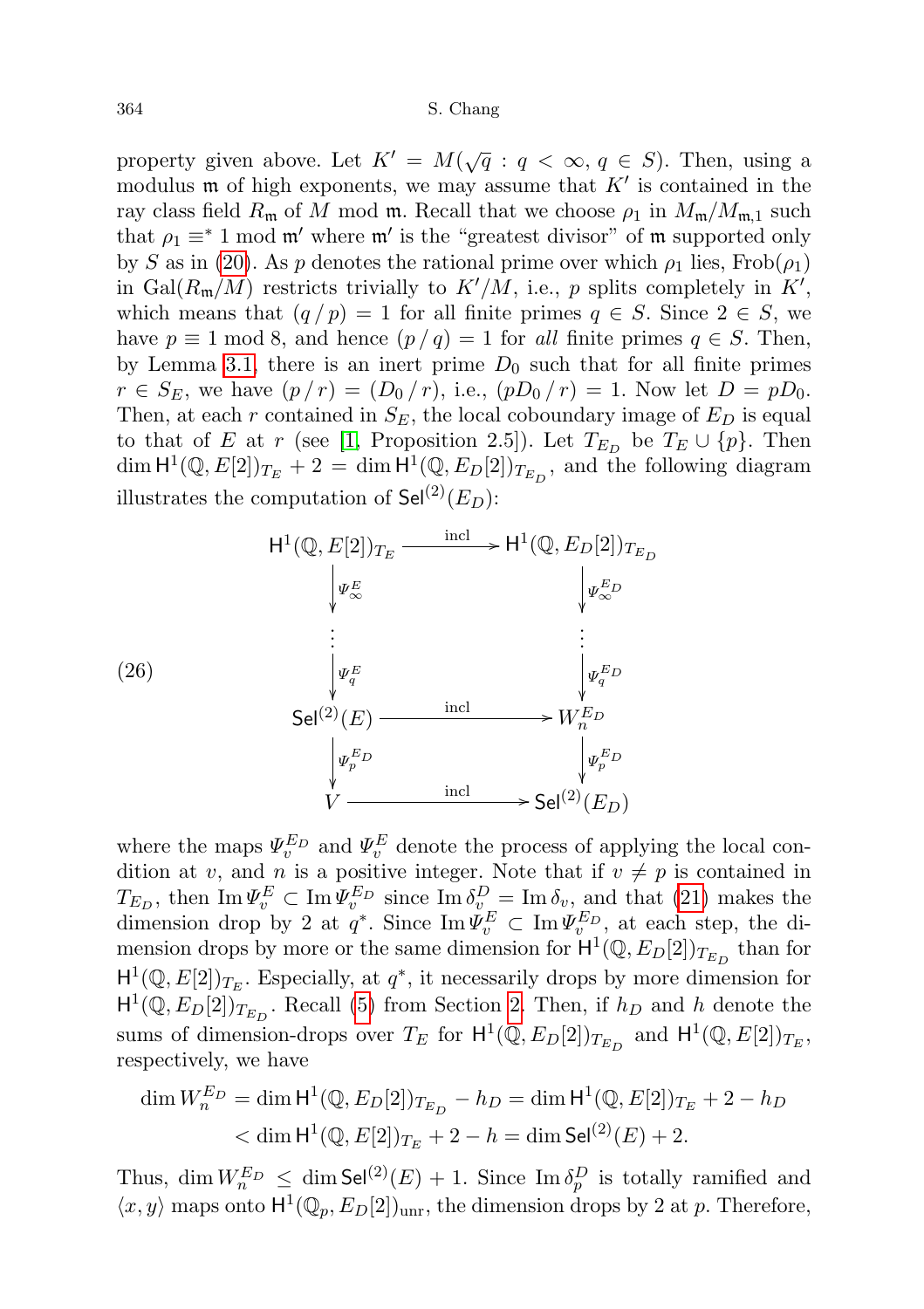$\dim \mathsf{Sel}^{(2)}(E_D) = \dim W_n^{E_D} - 2 \leq \dim \mathsf{Sel}^{(2)}(E) - 1$ , and hence  $\dim \mathsf{Sel}^{(2)}(E_D)$  $\langle \text{dim Sel}^{(2)}(E) \rangle$ . This concludes the proof of the existence of such D.

When  $q^*$  is not equal to  $q_1$  or  $q_2$ , the order of applying the local conditions, which was specified earlier (see [\(17\)](#page-15-0)), matters for our argument. By [\(20\)](#page-17-0), the elements  $\alpha_i \alpha_j$  satisfy all the local conditions of  $E_D$  and E at all places in  $S_E \setminus \{q^*, q_1, q_2\}$ , and as a result, the dimension drops by 2 at  $q^*$ as the local condition at  $q^*$  precedes the ones at  $q_1$  or  $q_2$  (see [\(17\)](#page-15-0)). In order to have the desired values of  $(x/\alpha_i)$  and  $(y/\alpha_j)$  as in [\(22\)](#page-17-2) and [\(23\)](#page-17-4), we require nontrivial values of some  $(\alpha_i / \mathfrak{P})$  for some  $\mathfrak{P}$  dividing  $q_1$  or  $q_2$ . Thus, if the local condition at  $q_1$  or  $q_2$  preceded the one at  $q^*$ , some  $\alpha_i \alpha_j$  might not survive the local condition at  $q_1$  or  $q_2$ , and the dimension may not drop by 2 at  $q^*$ .

Let us add a few words on using unramified primes with  $n_p = 2$ . The advantage of using this prime is that  $\dim \mathsf{H}^1(\mathbb{Q}, E)_{S_E} + 1 = \dim \mathsf{H}^1(\mathbb{Q}, E)_{S_D}$ where  $D = p$ , and that our technique yields a nontrivial map  $\mathsf{Sel}^{(2)}(E)$  $\rightarrow H^1(\mathbb{Q}_p, E[2])_{unr}$  especially if dim Sel<sup>(2)</sup>(E) = 1. This would result in  $\dim \mathsf{Sel}^{(2)}(E_D) = 0.$  First of all, if  $L/\mathbb{Q}$  is Galois, then we do not have such a prime available. Suppose that  $L/\mathbb{Q}$  is not Galois. Our technique is basically to throw all the local conditions into a one ray class field  $R$  of  $L$ , and use the Chebotarev density theorem and the law of quadratic reciprocity to choose  $p$  and figure out what happens at  $p$ . The following lemma summarizes the difficulty of choosing such p with  $n_p = 2$ ; recall that M is the Galois closure of L, and suppose that  $\langle \tau \rangle = \text{Gal}(M/L)$  and  $\langle \sigma, \tau \rangle = \text{Gal}(M/\mathbb{Q})$ .

LEMMA 4.4. Let R be a finite abelian extension of L, and  $\alpha$  an automorphism in  $Gal(R/L)$ . Let  $\mathfrak D$  represent a prime ideal in R, and  $\mathfrak P$  a prime ideal in L. Then there is  $\text{Frob}(\mathfrak{Q}/\mathfrak{P})$  in  $\text{Gal}(R/L)$  such that  $\text{Frob}(\mathfrak{Q}/\mathfrak{P}) = \alpha$ and  $f(\mathfrak{P}/p) = 2$  if and only if there are a Galois extension  $F/\mathbb{Q}$  containing RM and an automorphism  $\mu$  in Gal(F/Q) such that  $res_M(\mu)$  is  $\tau\sigma$  or  $\tau\sigma^2$ and  $\operatorname{res}_R(\mu^2) = \alpha$ .

It seems to us that  $res_R(\mu^2) = \alpha$  is a very difficult condition to meet!

Proof of Corollary [1.2.](#page-0-1) By Theorem [1.1,](#page-0-0) there is a quadratic twist of  $E_{D_0}$  for which dim  $\mathsf{Sel}^{(2)}(E_{D_0})$  is 0 or 1 and  $D_0$  is odd. Suppose that  $\dim \mathsf{Sel}^{(2)}(E_{D_0}) = 0.$  Using [\[7\]](#page-22-4), the parity conjecture of elliptic curves over Q can be proved under the assumption on the finiteness of the Tate–Shafarevich group. Since we construct a  $D_0$  as a product of large odd primes, the quadratic twist  $E_{D_0}$  has multiplicative reduction at v. Let  $E' := E_{D_0}$ , and let  $\mathcal{H}_Q(n)$  be the Dirichlet character associated with the quadratic extension  $\mathbb{Q}(\sqrt{Q})$ . Recall that the root number  $w(E'_D)$  is equal to  $w(E') \cdot \mathscr{H}_D(-N_{E'})$ if the conductors  $N_{E'}$  and  $N_{\mathscr{H}_{D}}$  are coprime to each other, where  $N_{\mathscr{H}_{D}} = D$ if  $D \equiv 1 \mod 4$ . Recall that if  $D \equiv 1 \mod 4$ , then  $\mathscr{H}_D(-N_{E'}) = \mathscr{H}_D(N_{E'})$ .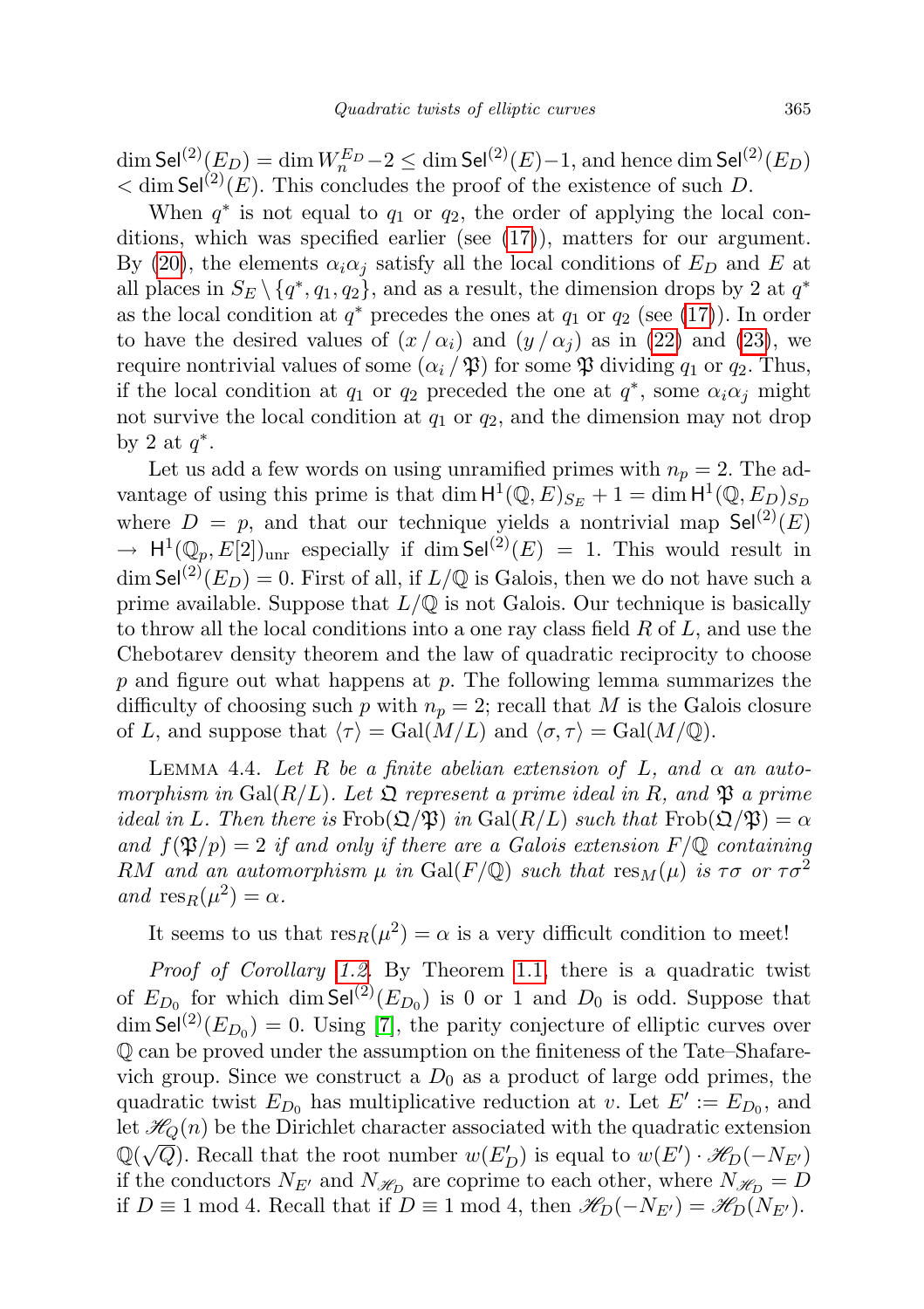#### 366 S. Chang

Note that if  $n_v = 1$ , then E' must have good or additive reduction at v. So, we consider only the two cases:  $n_v = 2$  or 3. Suppose that  $n_v = 2$  or 3 where  $v$  is unramified in  $L$ . Use Lemma [3.1](#page-6-0) to choose a prime number r with  $n_r = 1$ ,  $(r/v) = -1$ , and  $(r/q) = 1$  for all other primes q of bad reduction of E'. Since dim  $\mathsf{Sel}^{(2)}(E') = 0$ , after we apply the local conditions of all  $q \neq v$ , the dimension of the following subgroup is  $(n_v - 1)$ :

(27) 
$$
\mathscr{C}(E', v) := \{ \alpha \in H^1(\mathbb{Q}, E'[2]) : \alpha \in \text{Im} \, \delta_w \text{ for all } w \neq v \}
$$

where  $\delta_w$  are the local coboundary maps for E'. Let  $D = r$ . Then  $\mathscr{C}(E'_D, v) =$  $\mathscr{C}(E', v)$ , and hence dim  $\mathsf{Sel}^{(2)}(E'_D) \leq n_v - 1$ . Note that since  $E'$  has multiplicative reduction at v,  $\mathscr{H}_D(-\overline{N_{E'}}) = -1$ . It follows that  $w(E'_D) = -1$ , and by [\[7\]](#page-22-4),  $rank(E'_D(\mathbb{Q}))$  is odd, which means that it is 1. On the other hand, the finiteness of the Tate–Shafarevich group implies the nondegeneracy of the Cassels–Tate pairing, from which it follows that dim  $\text{III}(E'_D)[2] \neq 1$ . Thus,  $\dim \mathsf{Sel}^{(2)}(E_D') = 1.$ 

Suppose that  $n_v = 2$  and v is ramified in L. Consider the field extension  $F = L(\sqrt{-1}, \sqrt{q} : q | 6S')$  where S' is the product of all places of bad reduction of E'. Let  $Frob(\mathfrak{P}/p)$  be a Frobenius automorphism of  $F/\mathbb{Q}$ which trivially restricts to  $L(\sqrt{-1})$  and  $L(\sqrt{q})$  for all  $q \neq v$ , but nontrivially to  $L(\sqrt{v})/L$ . So, Frob $(\mathfrak{P}/p)$  nontrivially restricts to  $M/L$ , and hence  $n_p = 2$ . Moreover, via the quadratic reciprocity, this means that  $(p/v) = -1$ and  $(p/q) = 1$  for all  $q \neq v$ . Let  $D = p$ . Then  $D \equiv 1 \mod 4$ , and hence  $\mathscr{H}_D(-N_{E'}) = \mathscr{H}_D(N_{E'}) = -1$ . Since dim  $\mathscr{C}(E', v) = 1$ , dim  $\mathscr{C}(E'_D, p) \leq$  $1 + (n_p - 1) = 2$ , and hence dim Sel<sup>(2)</sup>( $E'_D$ )  $\leq$  2. As in the previous cases,  $\dim \mathsf{Sel}^{(2)}(E'_D) = 1$  follows from  $w(E'_D) = -1$ . The result of the corollary is a consequence of [\[1,](#page-21-0) Theorem 1.2].  $\blacksquare$ 

Acknowledgments. I am indebted to Steve Donnelly for many valuable suggestions, and I would like to thank Sir Peter Swinnerton-Dyer for sharing his work. I would also like to thank Mark Budden for his comments. This work is partially supported by the Research and Scholarship Grant of the Armstrong Atlantic State University.

### References

- <span id="page-21-0"></span> $[1]$  S. Chang, On the arithmetic of twists of superelliptic curves, Acta Arith. 124 (2006), 371–389.
- <span id="page-21-1"></span>[\[2\]](http://dx.doi.org/10.1007/BF01231536) D. R. Heath-Brown, The size of Selmer groups for the congruent number problem II, Invent. Math. 118 (1994), 331–370.
- <span id="page-21-3"></span>[3] E. Hecke, Lectures on the Theory of Algebraic Numbers, Springer, 1981.
- <span id="page-21-2"></span>[\[4\]](http://dx.doi.org/10.1007/s002080050283) K. James and K. Ono, Selmer groups of quadratic twists of elliptic curves, Math. Ann. 314 (1999), 1–17.